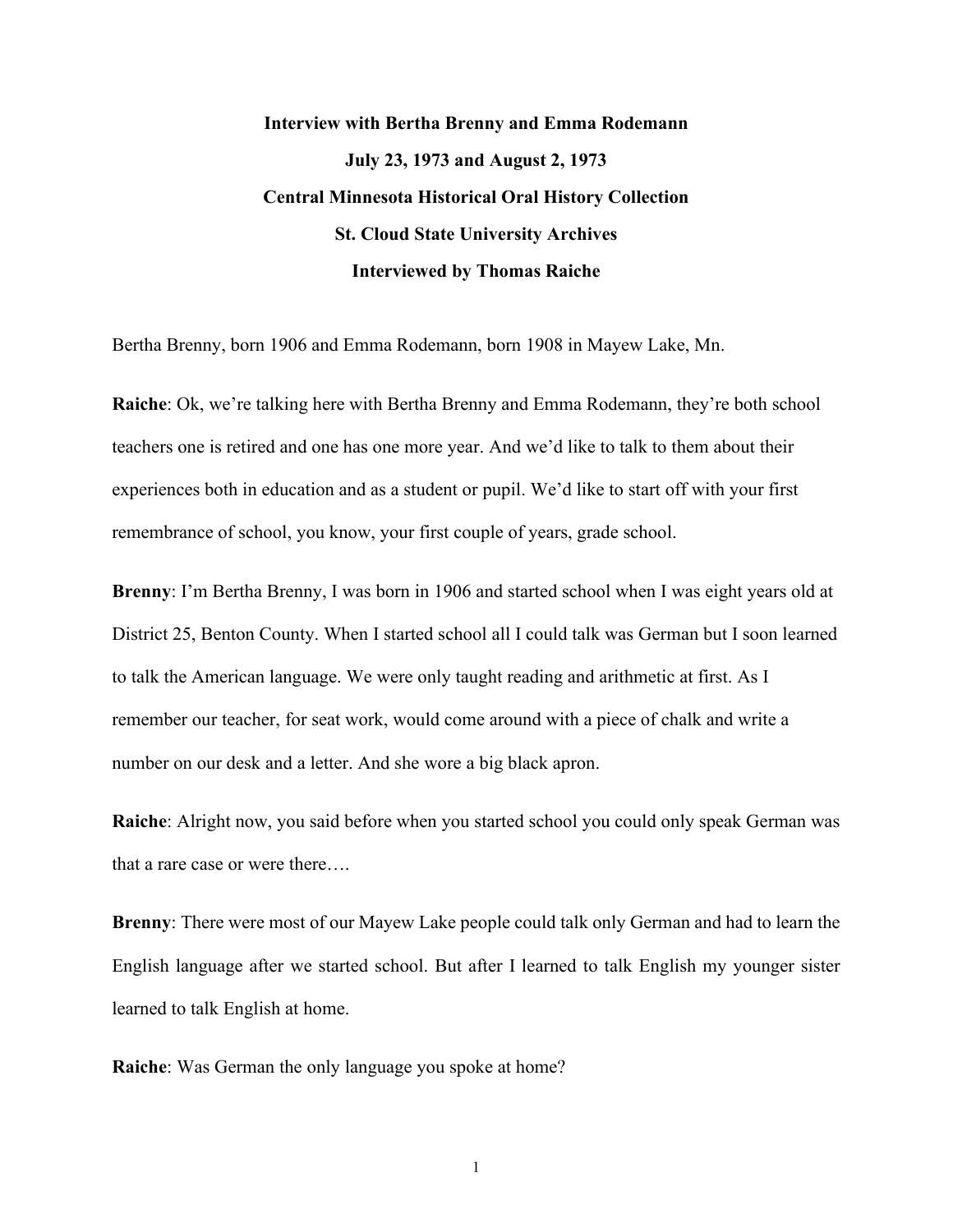**Brenny**: For a long time it was.

**Raiche:** Did they start now in the first grade, but in the first grade did they make it a project of the teacher to get you to learn English or did it just come in there and assume that you had it and just ignore the fact that most of you were….

**Brenny**: The way I remember it, we were just introduced to the ABC's and we studied the ABC's until we learned them. For busy work the teacher would write a couple of letters on the desk and he would give us a handful of corn and he would have to follow the lines of that corn until we had the whole letter outlined in corn. And then the next day we would do the same thing over and that's about the only kind of busy work I can remember.

**Raiche**: Well, didn't you have paper?

**Brenny**: No we didn't have paper. The teacher just wrote it on the desk an old wooden desk with a piece of chalk and that was it.

**Raiche**: Did each student get their own little piece of chalk to trace?

**Brenny:** No, the teacher wrote it with chalk, we didn't have chalk at all, all we had was the corn.

**Rodemann:** We had slates and a slate pencil that we could write on. We brought them from home and we very seldom used our own paper. We just didn't have any paper.

**Brenny**: Our buildings were framed buildings and they were heated by big stoves in the corner with wood, and the teacher made the fire and took out the ashes and things like that were her job. And then at our school in '25 we didn't even have a well. We had to go to the first home to get water for drinking. Many times we went without drinking water all day.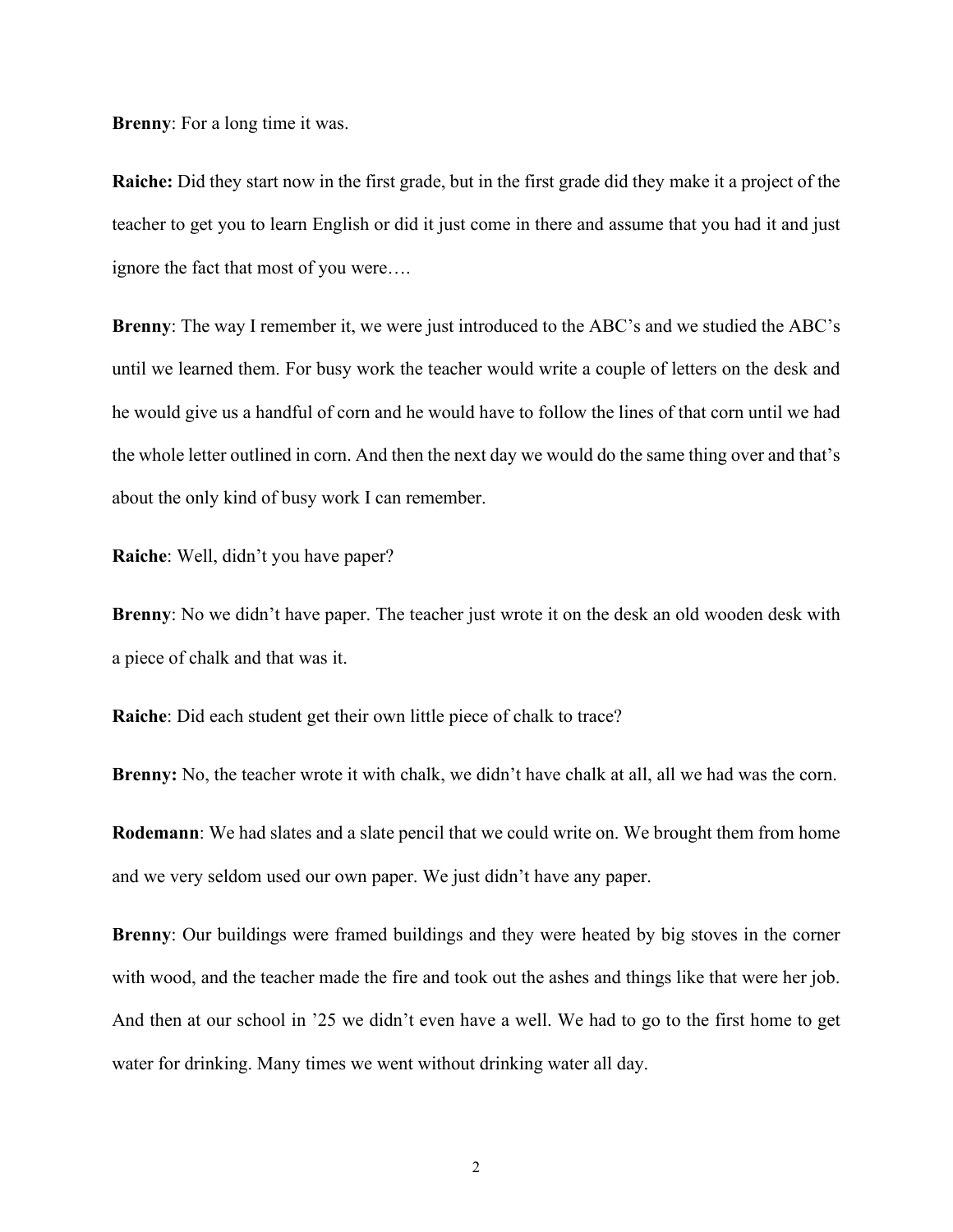**Raiche**: What did you have for your lunches? Did you just sit right in your desk and eat?

**Brenny**: No, behind the stove in that school there was a metal frame around the stove so we could crowd around the frame to get warm. But behind that stove there were some shelves and one shelf was for the boys to put their lunch pails usually molasses pails or syrup pails and that's where the lunch was kept until it was time to eat.

**Rodemann**: Sometimes a youngster would have a father that smoked a pipe and they would even use those tobacco pails. He'd get his tobacco in a pail and they would use those after they were empty.

**Brenny:** Well, I remember that we always had butter and jelly sandwiches and fruit and cookies but a lot of kids weren't as lucky as we were, they had just bread with lard on it or just bread soaked in syrup.

**Raiche:** Yeah, you talked about you'd stay around this thing when you ate to stay warm. Wasn't the classroom warm at all?

**Brenny**: Oh, they were warm, but never so that you could be without it.

**Rodemann**: comfortably warm.

**Brenny**: And a lot of times when we just got to school in the morning the teacher had just started the fire and sometimes it was cold inside as it was outside because the stoves were provided with ventilators and the cold air would come in and the inside would be just like the outside.

**Rodemann**: And for bathrooms we had to go to little outside houses; we had no inside toilet.

**Raiche**; You didn't have running water or anything?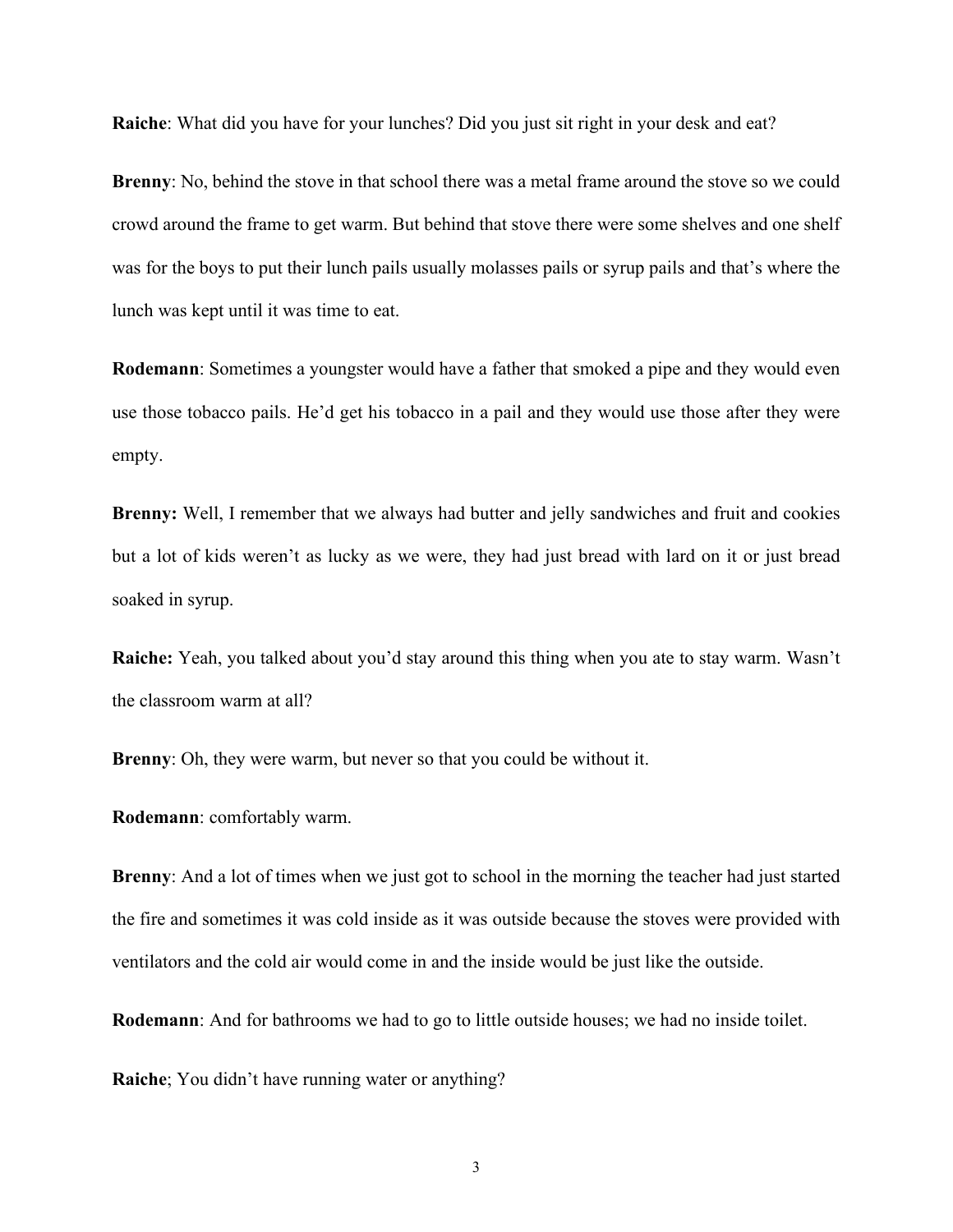**Brenny**: No, as we said before we had to go about a quarter of a mile to get a pail of water, if anyone was brave enough to get a pail of water then we had a pail of water that day and if nobody went for water we just went without all day.

**Rodemann**: When I started school we walked to school and the neighbors and we had telephones and we called each other so that we would meet on the corner and the boys would watch out for us little girls along the way and we'd walk cross country. But one winter the first year I went to school we were lucky enough to get rides all winter long. And we got rides because I was so short and fat that they were afraid I wouldn't make it through the snow because we went in a big bob sled. Usually the bob sled was full of kids by the time we got to school, and when we took off from school it was full until we got to the different homes different ones got off. And we were pretty much on the farthest end from school. So it worked out pretty good for the neighbor's kids. And we also had one neighbor kid in the group that every once in a while would unhook the top part of the box so that everybody would fall out into the snow.

**Raiche**: Now looking back, you know, on your education would you say now what were your main subjects in the elementary grades?

**Brenny**: In the elementary grades all I remember is math and reading.

### **Rodemann**: And spelling.

**Brenny**: And spelling. Once in a while we'd sing a little song but not very often. We did have one teacher that taught us a lot of fancy work. But when I was in fourth grade, I put in only about half the year in the elementary section and then I went into the upper grades because the teachers thought that I should be capable of doing this – I had started when I was older. When we got up into the fifth grade we were taught geography but we had no maps and it would be interesting if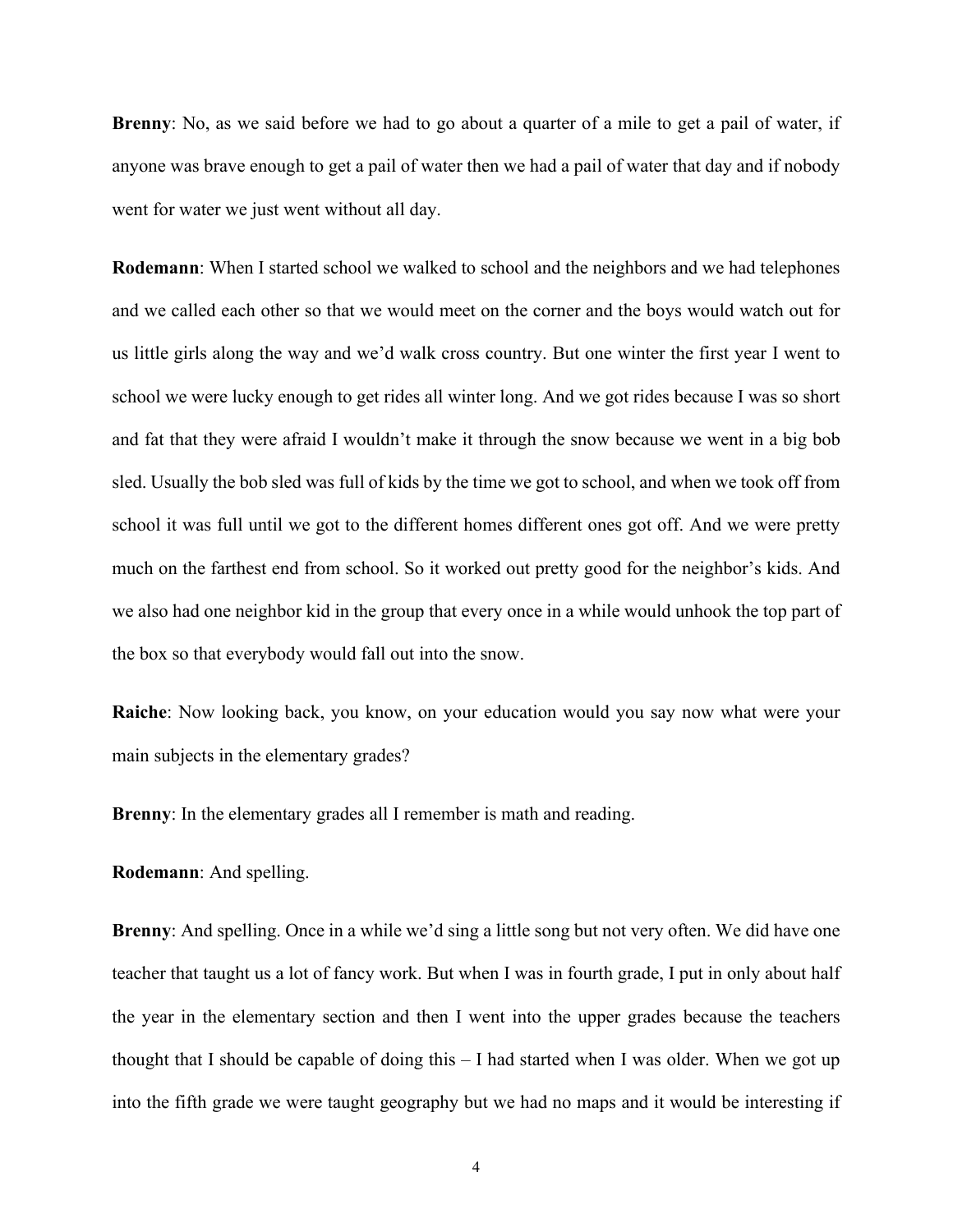we had kept some of these maps that we drew. We had these different continents. We were also taught grammar, which was very difficult for all of us.

**Rodemann**: We had a library, an old bookcase, with maybe 50 books in it, you had to be in college almost before you could understand and read it. I haven't any idea where they got these books they were much too difficult for grade school kids and of no interest at all. I can remember carrying books home because the teacher said we had to take library books, but I know I didn't open it after I got it out of school.

**Raiche**: Well –ow, you talked about new maps, was there anything at all like a text book?

**Brenny**: We had text books in math, we had text books in reading, we had text books in geography.

**Raiche**: You mean the text books all had maps in them so you could all follow along with…

**Brenny:** I don't remember any because I would just know that South America didn't look the way I drew it!

**Rodemann**: I can't remember ever having any encyclopedias or dictionaries when we went to grade school. That was brand new to us when we started St. Ben's. That's where I went to high school. Everything was quite new to us because we had lived in just the rural community and then being put with all these people we had many things to learn because we now had big libraries, and we had dictionaries, and we had encyclopedias that we had to learn to use.

**Raiche:** Was it really difficult to change from going to a country school?

**Rodemann**: It was just so stupid—you didn't know anything—what these things were for. I can remember the first yard stick I saw I thought, "My gosh, what's this big stick?"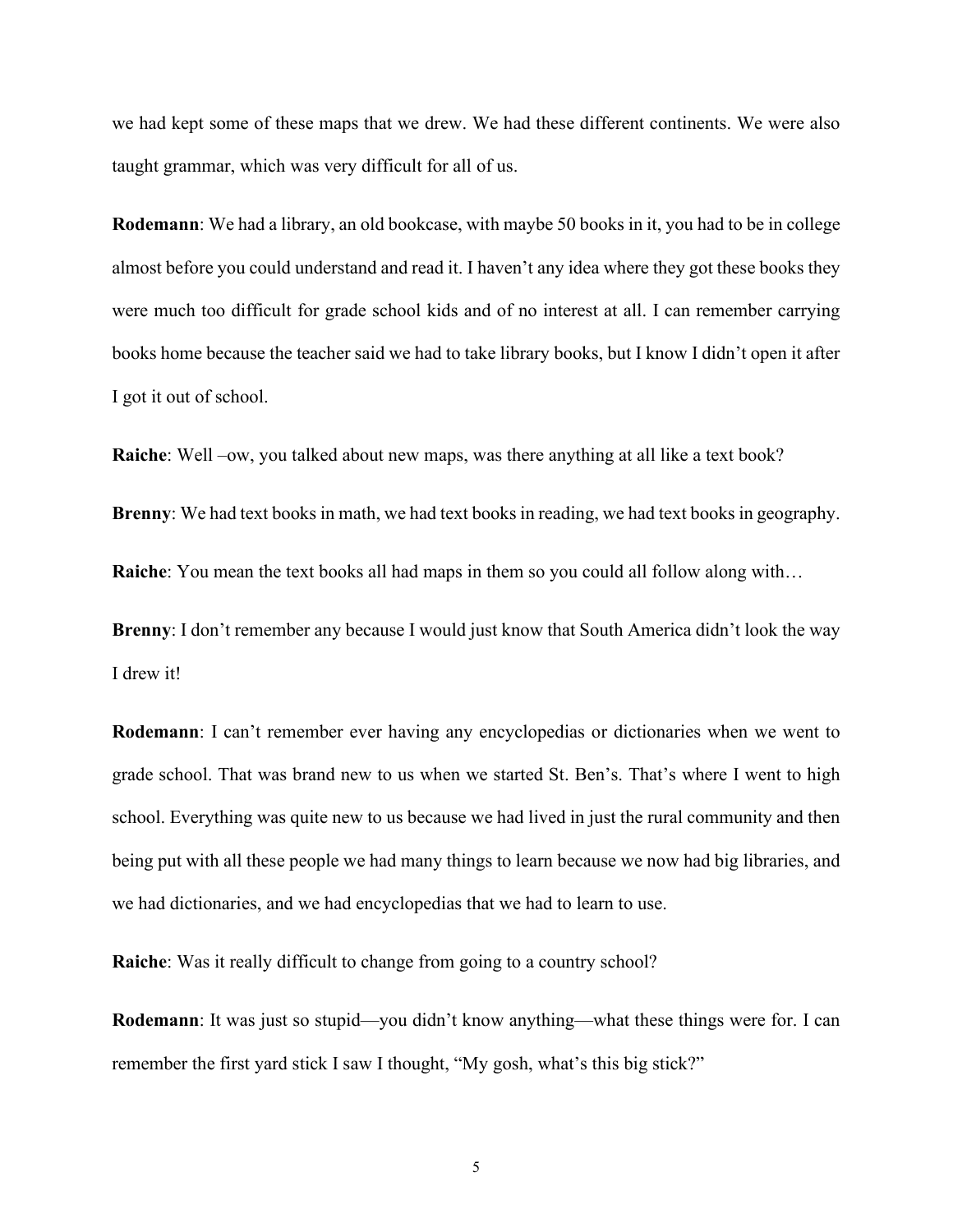**Brenny**: It really wasn't all that difficult for us, but we had to learn to use so many things that we didn't know how. As a pupil or student we didn't do that badly at school.

**Rodemann**: It was just something to see this big library and to learn to use an encyclopedia and a dictionary and I think it's the one thing I learned to use. I remember most in religion class we studied the bible one year. And they had an immense bible that we had to learn to use. There we had many textbooks and many things to work with.

**Raiche**: Do you remember when you started out at St. Ben's were the instructors of a lot better quality? You know, in your high school as compared to what you had in your….

**Rodemann**: There's no comparison with instructors that we had in grade school compared to the ones we had in high school. Because many of our people who had in the grade schools went to high schools one or two years and then went to St. Cloud State or St. Cloud Normal School, that's what it was called at the time, for 6 months.

**Brenny**: 6 weeks.

**Rodemann**; Six weeks and then they were given a teaching certificate, a second grade teaching certificate. And most of our teacher were only qualified that much.

**Raiche**; You mean you never even had to finish high school?

## **Rodemann**: No.

**Brenny**: Some of them never even saw the inside of a high school. They went through the eighth grade and went to Normal School for 6 weeks and then they could go out in the country and teach if they could get a job, if somebody would hire them.

6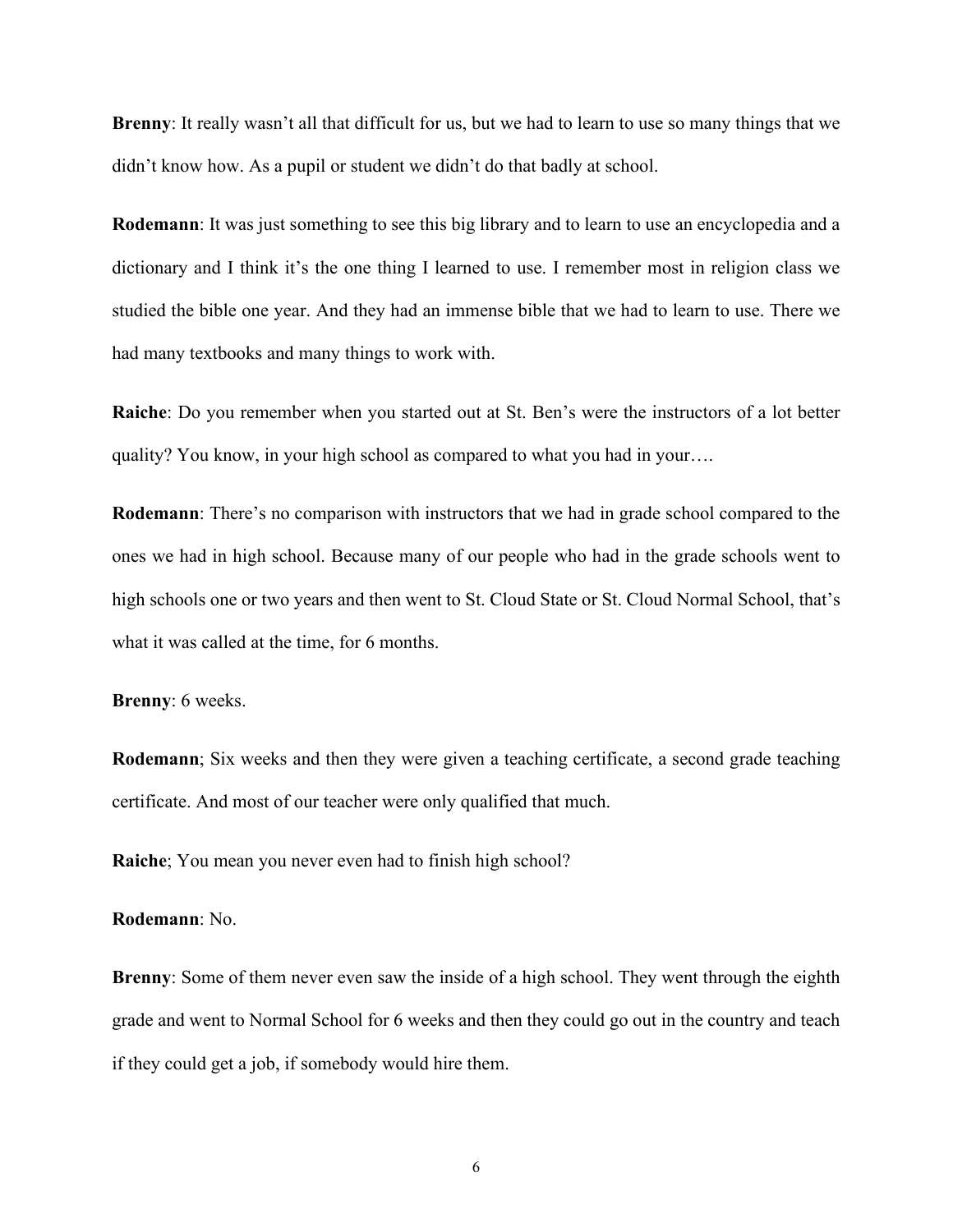**Raiche**: Now at St. Ben's it was all sisters….

**Brenny**: They were all qualified teachers. No, I think the first year I went there I had all sisters but the second yaer we had a lady teacher for English.

**Raiche**: Do you remember science at all?

**Brenny**: We didn't have science in the grade school, but I took botany which is a plant study at St. Ben's, and physics and chemistry. I remember in botany we had Sister Ambro for a teacher and she would take us out in the woods and we'd study plants and different things out there. In physics it was rather difficult for me until I started teaching because I couldn't understand, we had too many pumps and things to work with.

**Rodemann**; Well I took chemistry from Sister Magma and she got a radio kit which was new to all of us and we assembled that kit. But it was one of these that you had to put the earphones on to hear. And when we had our work finished we could go and listen to this radio. Sometimes when there was a special speaker on we'd take turns and listen and take notes to help other people. And in chemistry we had a wonderful lab to work with—everything you could think of to work with.

**Raiche**: You mean that radio was the first radio any of you ever….

**Rodemann**: Yes that was the first radio I ever saw or any of the other pupils that were in the group too.

**Raiche**: Do you remember what year was that? Like what year did you graduate from school?

**Rodemann**: I graduated in 1924 and that was 1922 or '23.

**Raiche**: Do you remember what tuitions were back then at St. Ben's?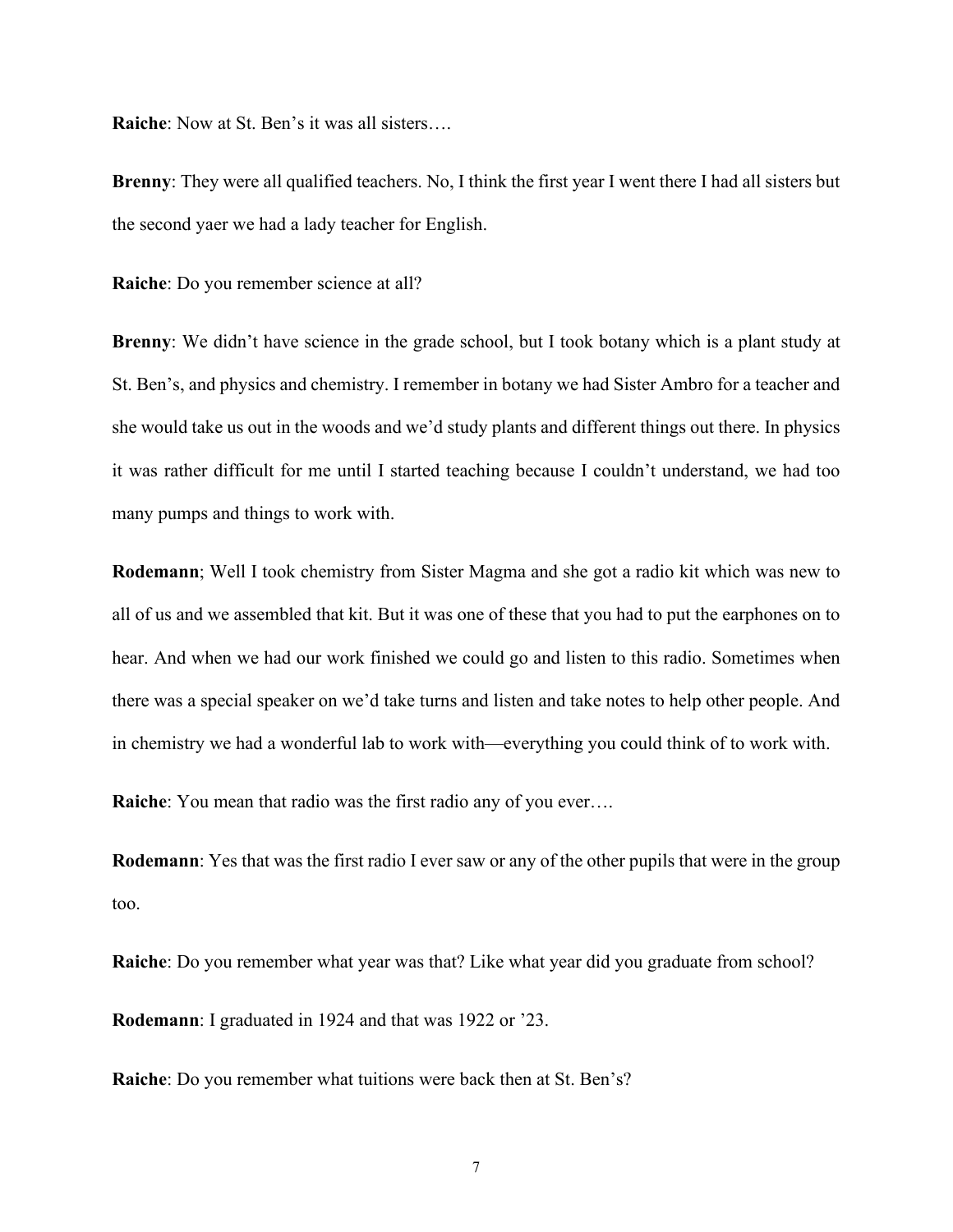**Rodemann**: Oh, the first year I went alone my dad paid \$360. but it had to be paid within the first 30 days.

**Brenny**: But this was at St. Ben's, and St. Ben's was a boarding school for girls.

**Raiche**: Well, so the \$360. would cover room and board.

**Rodemann**: Just room and board and tuition, everything complete. The next year, both of us went there, and if you paid it within that specified time, you got a deduction of \$60. So we paid \$660. for the two of us for board, room and tuition.

**Raiche**: And that would last the nine months?

**Rodemann**: The nine months of the year and our books were included in that. But we had to sleep in a dormitory which was awful. We got up at six o'clock in the morning and went to mass, then came back about 7-7:30 and had breakfast and then we went on to classes.

**Brenny**: No, we went on to the assembly hall and classes started about eight o'clock in the morning. Our first class was about eight. We had ten minutes between classes and an hour off at noon. At 3:30 we had a lunch break and we got our mail and then we had study time until around six.

**Rodemann**: At our lunch break two people would go down to the kitchen and some sister would have a lunch tray fixed. Sometimes it was jelly sandwiches and raw carrots or different snacks.

**Raiche**: How big of a place was it?

**Brenny**; Well, mostly high school people, although they were starting the college at the time. I think they had oh, maybe 600 people.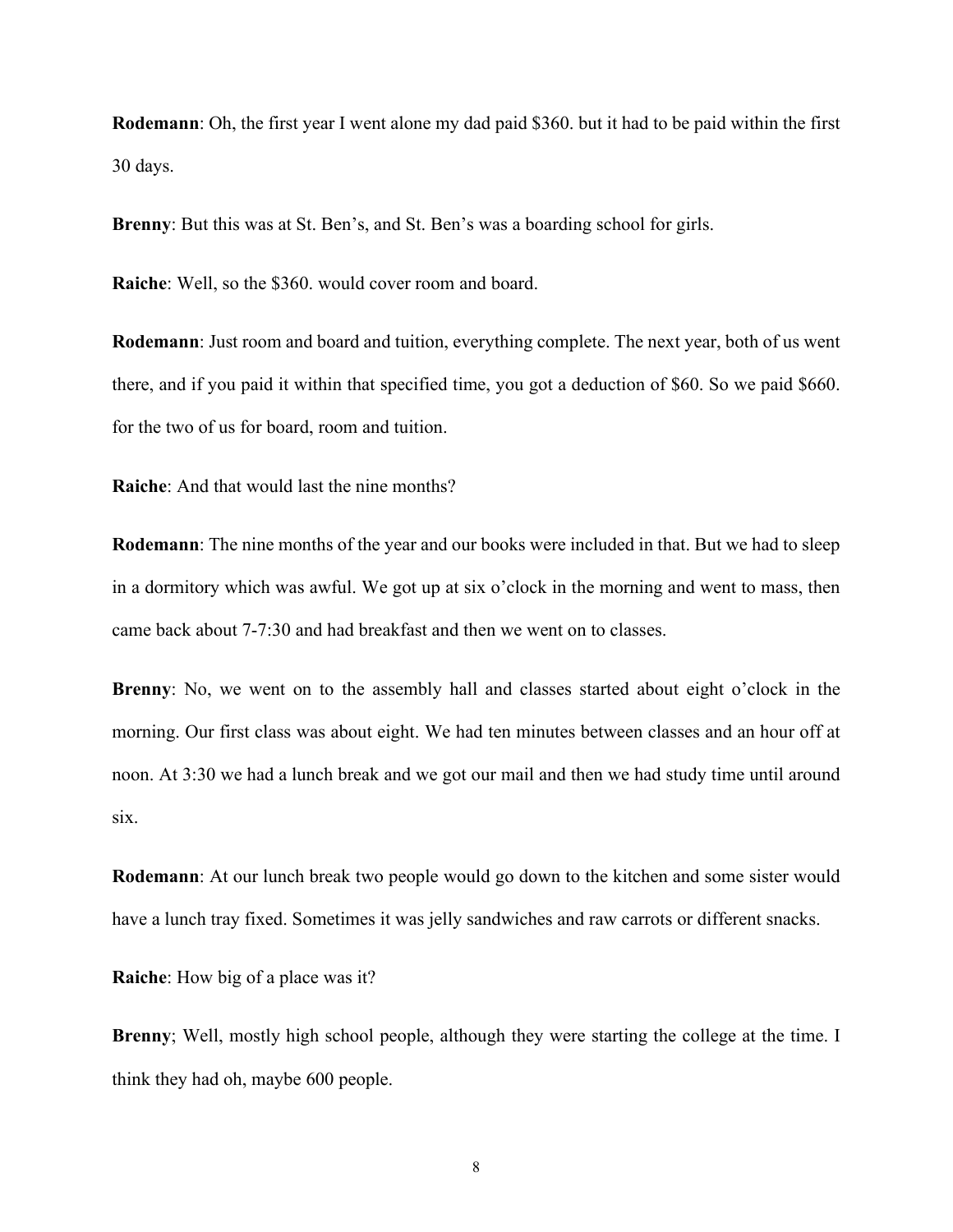**Rodemann**: There was at the time we attended there was only on building and that's the part the convent was included with it.

**Raiche**: You mean the dorm and the classrooms and everything was in one building?

**Rodemann**: Everything was in one building.

**Brenny**: Yeah, half of the building was a convent, half of the building was for school and the dormitories were on fourth and fifth floors and the classrooms on first and second. I don't know what was on third, there were classrooms on third too.

**Rodemann**: Some of the girls that came from wealthier families would have a private room but most of the pupils were in the dormitories.

**Raiche:** What do you mean, like two or three in a room?

**Rodemann**: Ten or twenty oh, in the room. In the private there was two.

**Brenny**: You mean the private rooms?

**Raiche**: No, I mean the average students.

**Brenny**: Dormitory? Oh, there were maybe twenty.

**Raiche**; Was it almost like a barrack type thing?

**Rodemann**: We had a bed and a little wash stand with a wash bowl and pitcher for water. And the we could draw curtains all around that little section if we wanted to, but most of the time only the outside curtains were drawn and in between your bed and the next bed wasn't drawn.

**Raiche**: Did they have like a shower room or a bathroom or a place where you had bathtubs?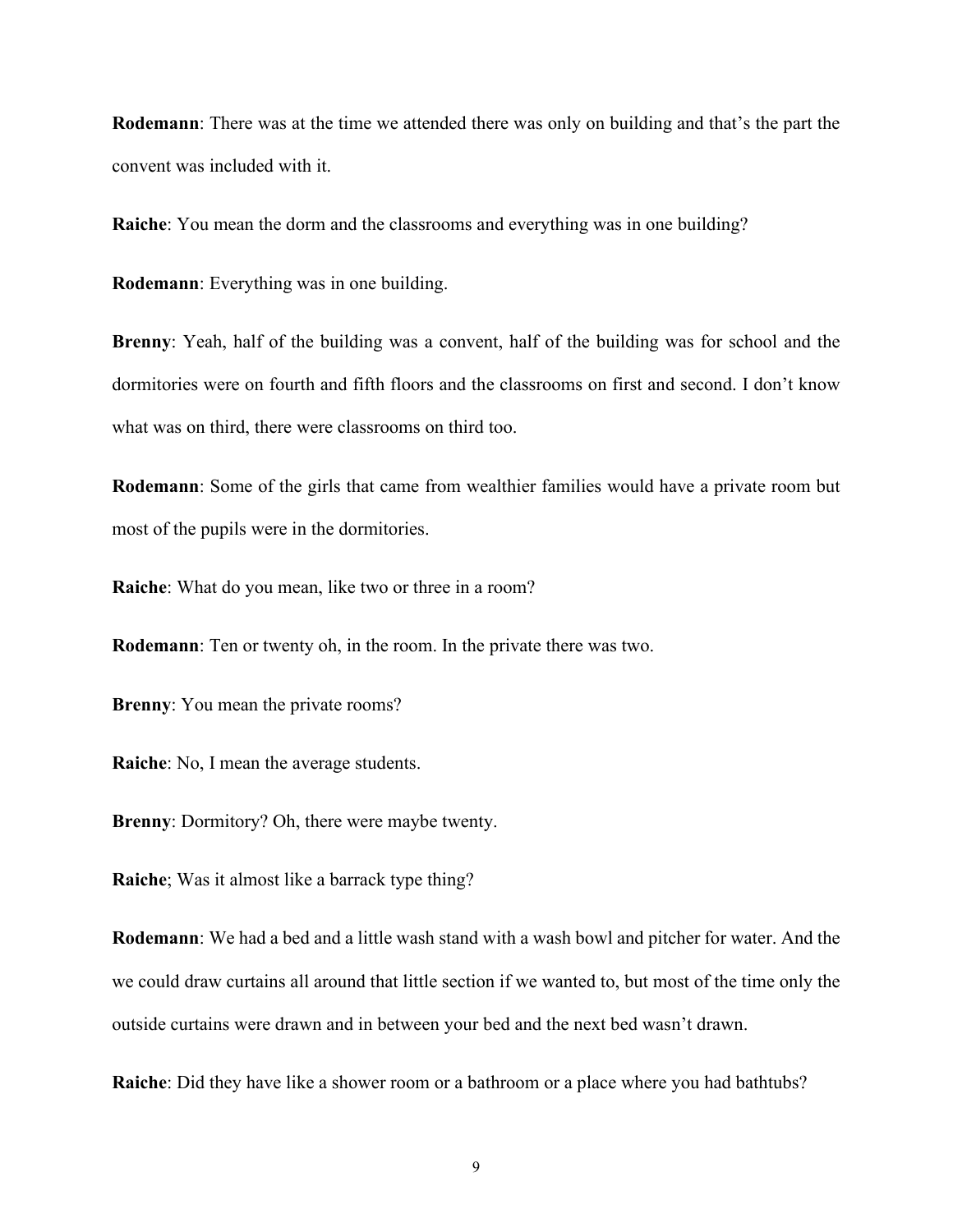**Brenny**: Oh yeah, we didn't have showers but there were bathrooms, but not in the dormitory, they had special rooms for bathrooms.

**Rodemann**: And on Saturday everyone had their certain little time that they went to take that bath and downstairs we had a little….

**Brenny**: You could take a bath on a Saturday but you had to get special permission to get a bath more often than on Saturdays. Then you had your particular time to take a bath.

**Raiche**: Now you graduated in '24 from St. Ben's then you went on to St. Cloud State? Now did they have a special thing for people who wanted to go into education, I mean a special program or was it just kind of a general education thing for everybody?

**Rodemann**; That's right, at the time I started it was more or less general. I can only remember one uilidng.

**Brenny**: That's all there was was that old brick building that isn't there anymore.

**Raiche**: What building?

**Brenny**: It stood in back of Stewart Hall.

**Raiche**: Did you live at the college too?

**Brenny**: No, we stayed with our aunt on the north side of town and walked most of the time from 10<sup>th</sup> Avenue North down to State, back and forth.

**Rodemann**: Five dollars a quarter.

**Raiche**: A quarter was like ten weeks we have now?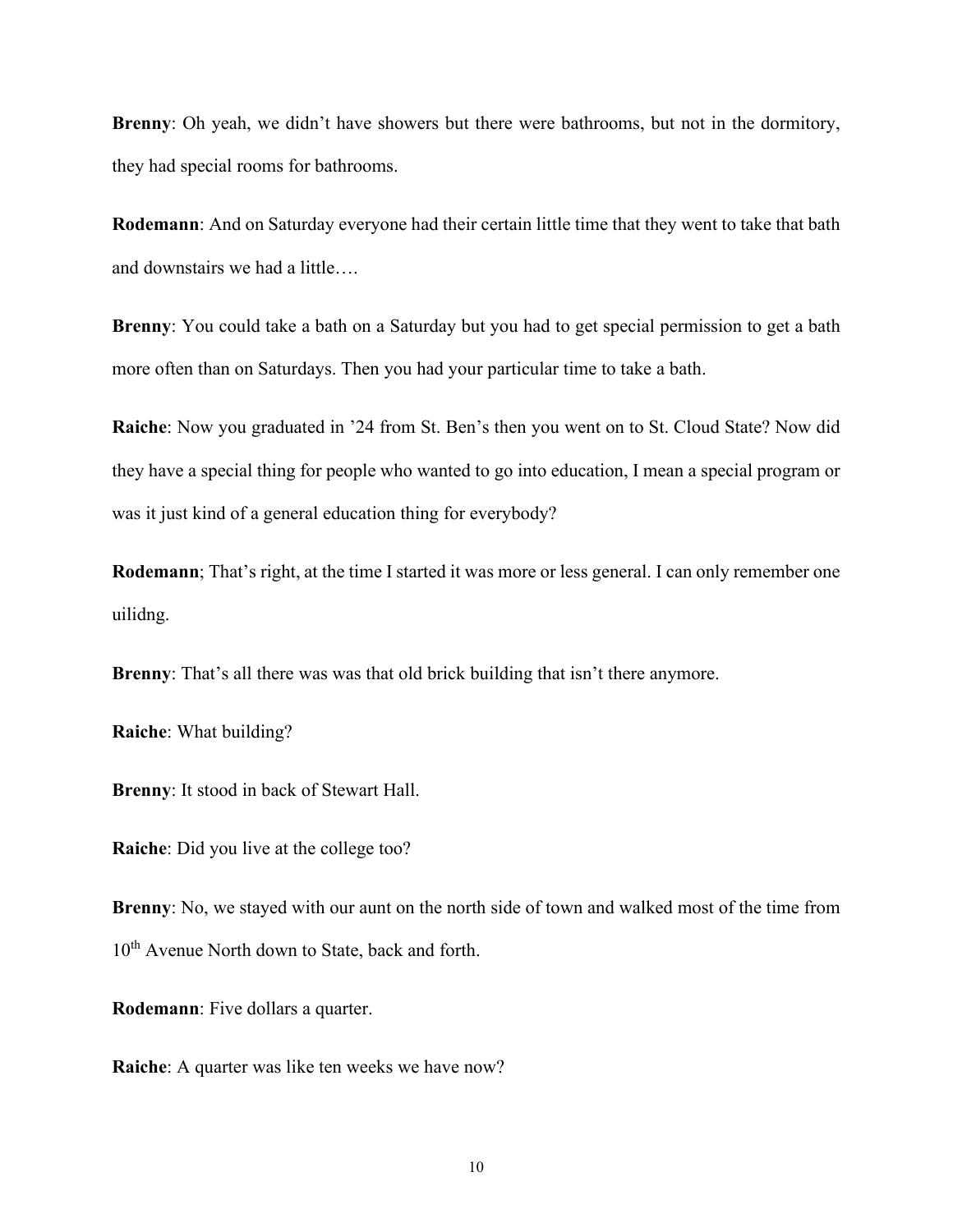## **Rodemann**: Yes.

**Raiche:** How long did you have to go there to get your teaching degree?

**Rodemann**: I went there, I didn't start in September, I started in summer school, I went the first summer school and then I stayed home until November and went the second quarter and the third quarter and went one summer school the next spring so that I had three quarters and I was given a limited first grade certificate.

**Brenny**: Summer school at the time was six weeks.

**Raiche**: Then did you start teaching right away with that one year?

**Rodemann**: That's right, with that first grade limited I started teaching at District 26 near New Ulm. I taught there on year.

**Raiche**: Did you teach just first grade?

**Rodemann**: Oh, I taught grades one through eight then. But I was lucky again then I didn't have all grades, I had some of the grades. I had textbooks, dictionaries and blackboards. I had a stove that I had to be there, your contract said fire had to be burning before 8 or by 8 o'clock so that the building would be warm by the time the children would come to school. And then I taught in District 27 and 37.

**Raiche**: Well now, what did first grade limited mean? I mean I thought it meant you could only teach first grade.

**Rodemann**: No, no you taught in a one room country school. If you were lucky you got into a two room school and you taught either lower grades or upper grades.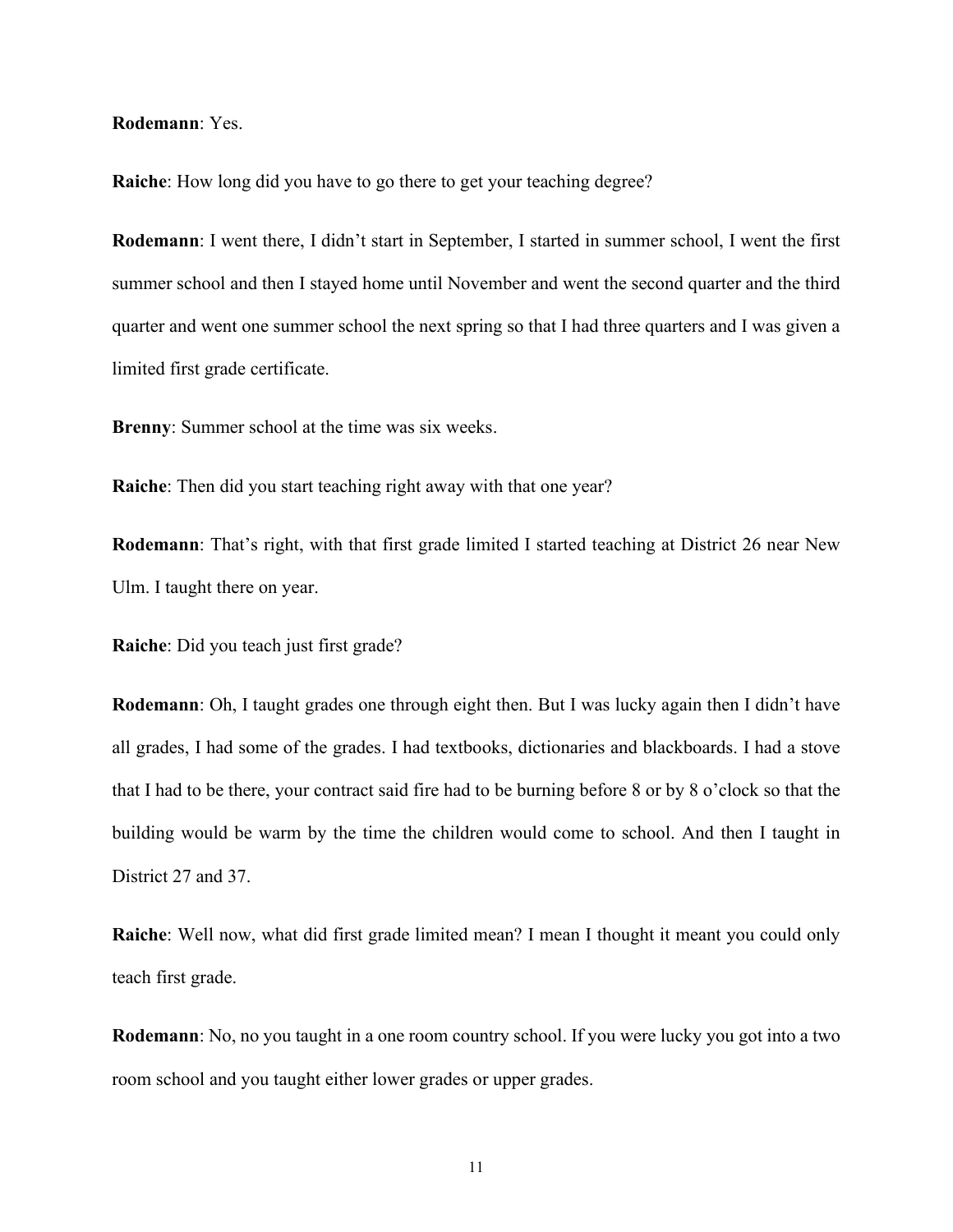**Raiche**: Now as you said before, do you remember how many students there were when you first started? Well did you mean there weren't that many kids that you didn't have all the grades?

**Rodemann**: This wasn't a community that had very many at school that year and I just didn't have pupils in each grade.

**Brenny:** And it was more or less an ungraded room, you gave the kids what the kids could do.

**Raiche**: Well then, how did the kids advance?

**Brenny**: Well as soon as he could read say first grade material, well he moved on to the second grade material and so on.

**Raiche**: Was there an exam to get out of your grade schools and get into your high schools?

**Rodemann**: Oh yes, we had to take, they sent out tests and when you were in the eighth grade….

**Brenny**: And when you were in the seventh grade you could take geography and spelling and when you were in the eighth grade then you took the others.

**Rodemann**: And you had to pass, you had to take English, geography and history and spelling and math and you didn't have to pass them all, you had to pass four, didn't you?

**Brenny**: Four to get out and then the state would advance you or the county superintendent would advance you into the next grade.

**Raiche**: So students could advance along at whatever pace they were able to go until they were able to take the test?

**Rodemann**: That's right.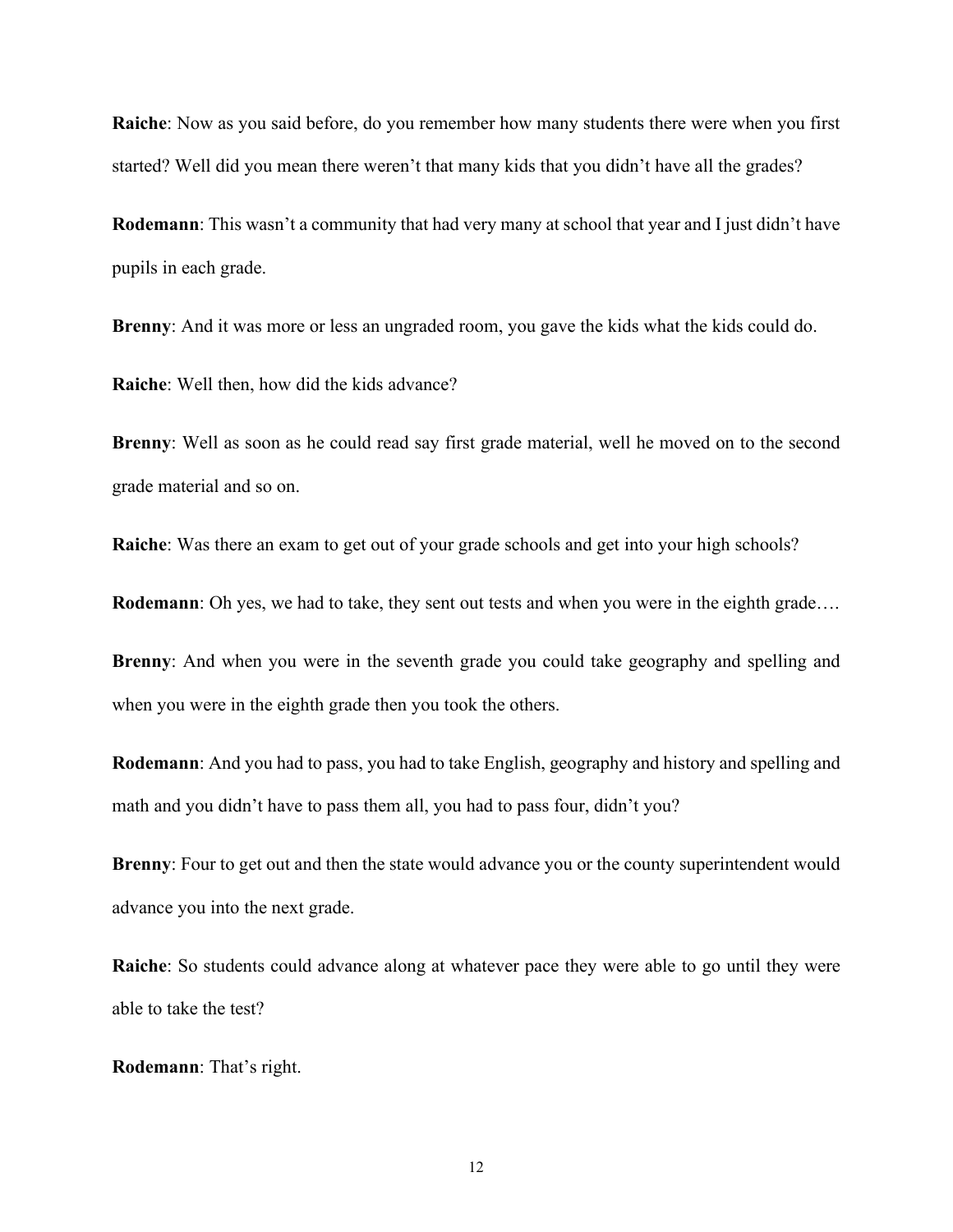**Raiche**: So if you had someone who was really smart you could have someone up there in five years rather than eight?

**Rodemann**: I suppose. But most of the kids stayed in the grades one year and then they were automatically sent to second.

**Riache**: What did you do, did you divide them up that way? Like if you had eight classes did you have like maybe five first graders that you would maybe teach them their reading and their spelling or whatever and then you go to the three second graders and do it with them and up and up and up?

**Brenny**: Yes.

**Raiche**: You never mixed the grades for anything?

**Brenny:** Oh sure, if they could do it, if they were in their first year of school and they could read out of their second grade book….

**Raiche**: No, I mean how did you ever, I mean if you have eight classes you know, and even just a minimal of three subjects that's 24 classes a day. Or did you try to lean over on certain….

**Brenny**: No, you got your classes in every day, or you had parents on your neck.

**Raiche**: Well yes, but that's 24 classes a day?

**Rodemann**: Once in a while when I taught in district 31 when I was teaching phonetics especially if I had a fourth grader that didn't understand something and perhaps I was teaching the same thing in the third grade or something very much like it or something that they needed I'd say today we'll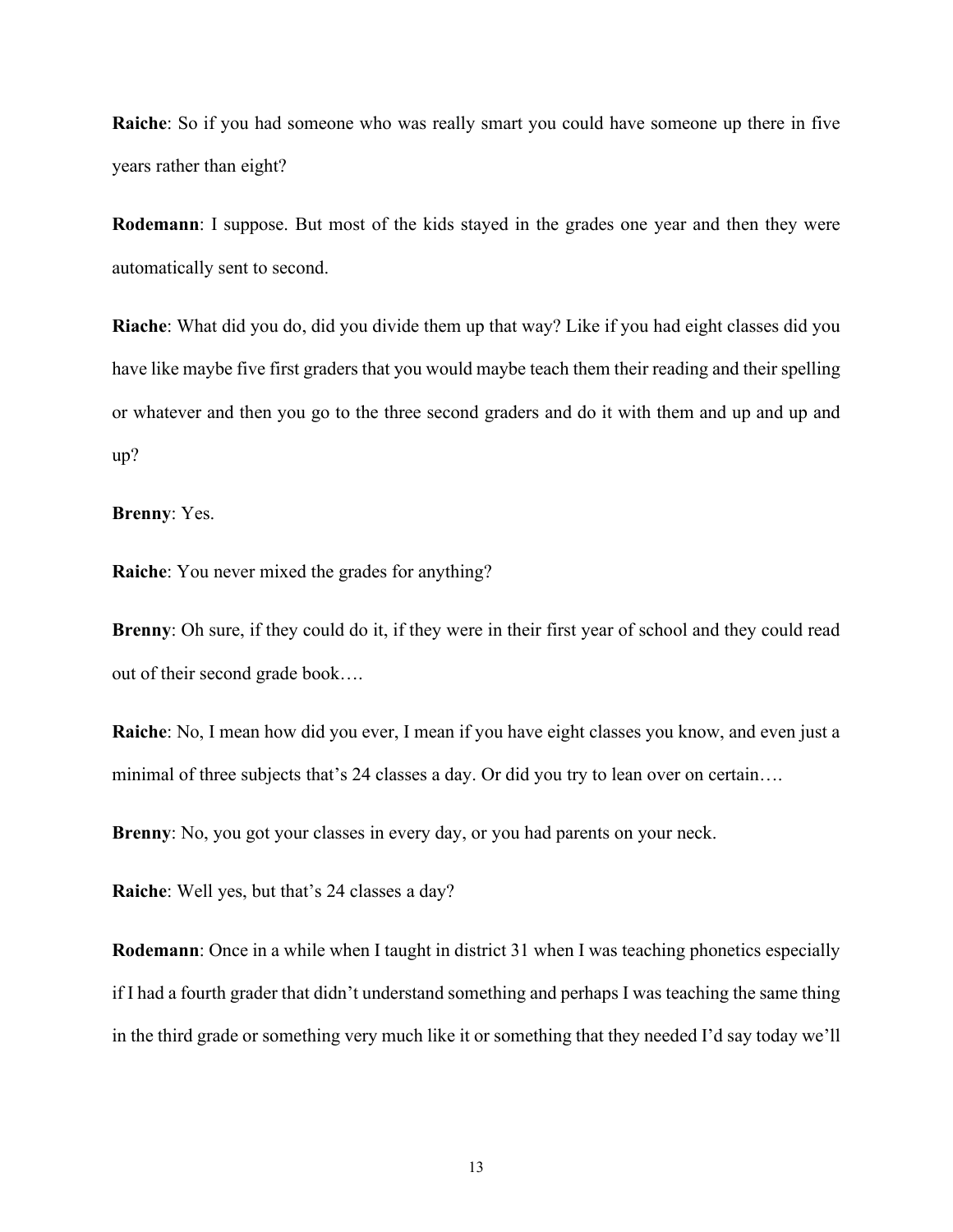work together. You could combine two groups that way. But they were still third graders, yes. And the first grade we didn't teach all of, we taught reading, math and a little bit of English.

**Brenny**: When we first started teaching, we always had the brighter child or the older child that would help the younger child. We might have a seventh grader and an eighth grader that were pretty smart or considered pretty smart help some little first grader or second grader do numbers or read or learn the alphabet and lots of times, if you had a bunch of kids who didn't know their addition facts or subtraction facts you take all of these kids and that was math then. Then you assigned them work according to their grade level.

**Raiche**: You got your first grade limited degree from State in what year?

## **Rodemann**; 1925.

**Raiche**: How long did you finish? Did you ever take a four year….

**Rodemann**: I taught five years and then I didn't teach for 14 years until there was this teachers shortage and then I went back not because at that time I really wanted to but board members were coming here and asking me to come back, then when I went back to teaching I taught on a permit the first year, because my certificate had expired, but during the year I took off campus courses at Foley and earned eight credit hours which gave me the privilege of renewing my certificate. We were supervised by a superintendent who sent in into the board of Education with \$1.00 and our certificates were renewed, but those had to be renewed every five years in the meantime requirements were heavier and I started going back to state and I went to summer school and I graduated from a two year course in'55 and then I taught five years and was given the life certificate which I still hold.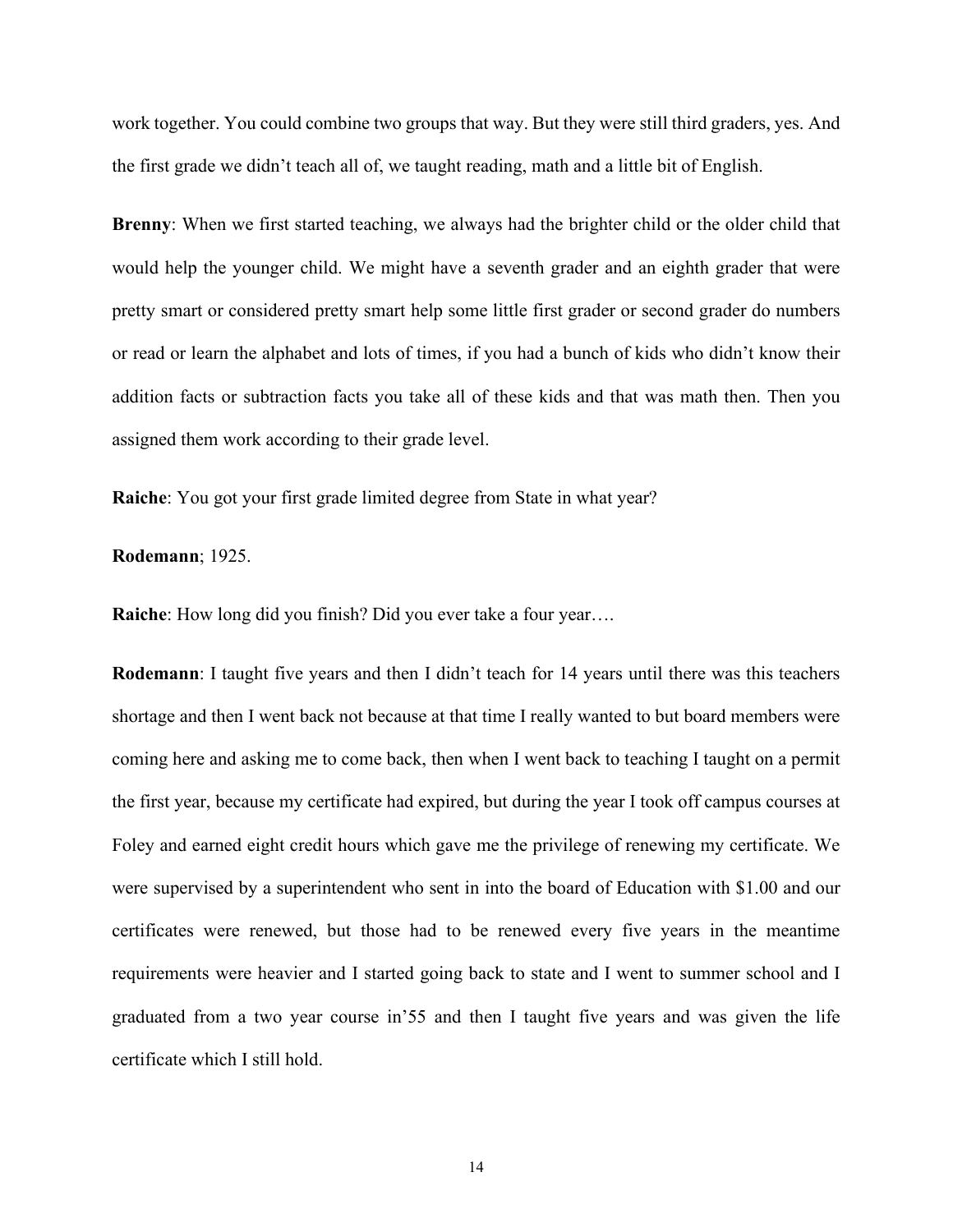**Raiche**: So actually all you ever went was the two years I mean it was just the two years degree you got….

**Rodemann**: Yes, and I've got a life certificate, she's got more education by a long shot.

**Raiche**: You were talking about your district 25 Benton County, now where could that be today and how big of a district and how did they chop that up?

**Rodemann**; You mean how did they start those districts?

**Raiche**: No, well where did they draw the boundaries and how did they determine what like you said first you started in school 25 was it? And then you went on....

**Brenny**: I think you're thinking of a township division.

**Rodemann**: To some extent it was, and also I think it was nationality division. See we were all German down there more or less, we went to school until the district, the outlying part was settled. Then I know that they put a part off and made a new district—66.

**Brenny**: There just a highway was a dividing line and if you lived on one side of the highway you went to 25 and if you lived on the other side of the highway you went to 66.

**Raiche**: Now like when you were taking about if somebody were I don't know what other nationalities would have been around here.

**Rodemann**: Polish.

**Raiche**: Ok, if you'd been Polish and lived by the German school you wouldn't go to the German school?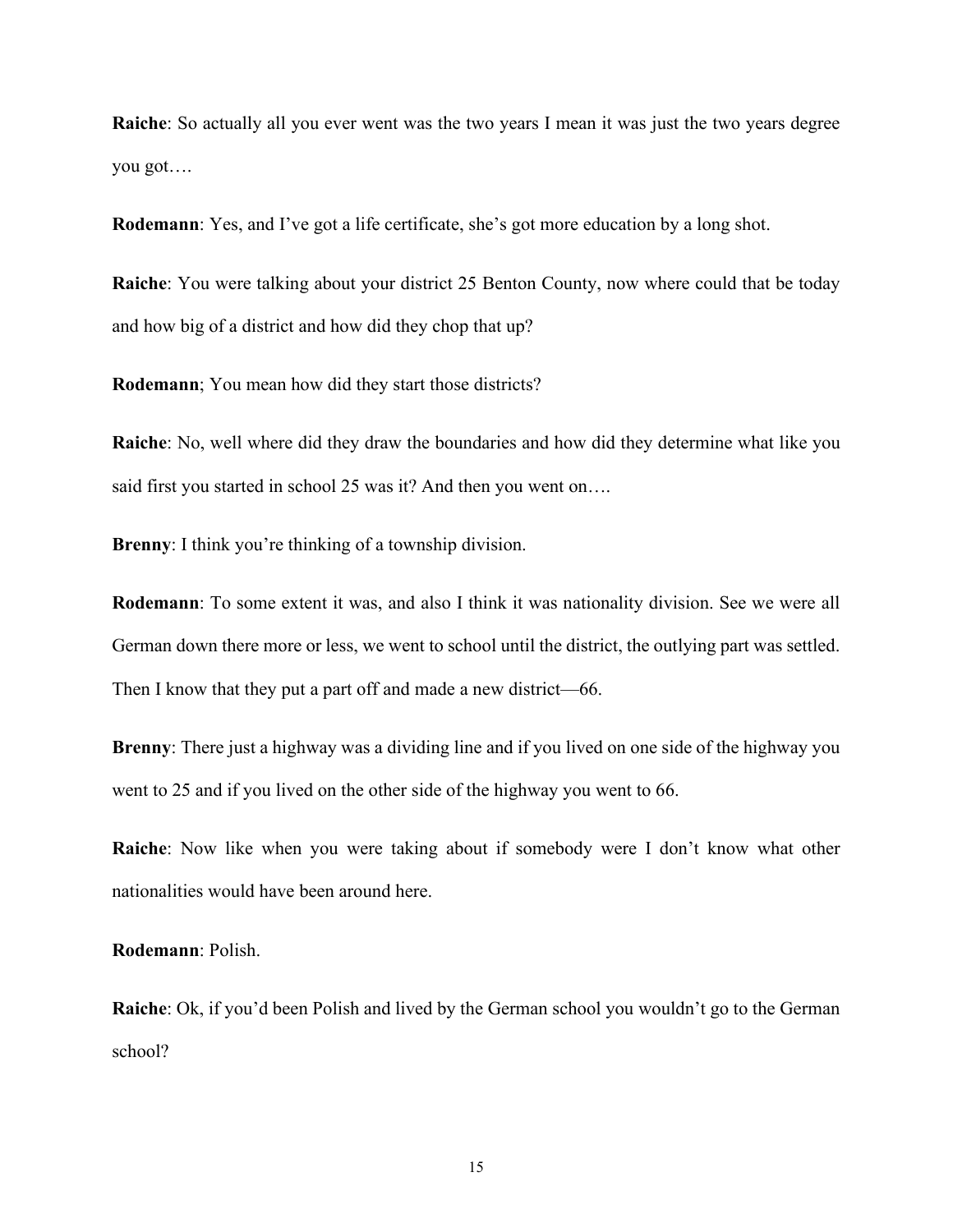**Rodemann**: No.

**Raiche**: Not at all?

**Rodemann**; Not very easily.

**Brenny**: You just didn't find the people living that way. If the homes where the Polish people lived were centered in one spot why the German people lived in another spot.

**Raiche**: Oh, so it never happened where they might cross over.

**Rodemann**: Yes, it did happen. I know where a Polish family got into a group of Germans, how they got there I don't really know. But they didn't stay there, they bought a home and moved into the Polish settlement.

**Raiche**: Was there every any friction along those lines in the intergraded sense? Like along the Polish line and the German line?

**Brenny**: You mean did the people quarrel? They were just very polite to each other.

**Raiche**: But they didn't cross?

**Brenny**: No.

**Raiche**: They didn't do that.

**Brenny**; The social activities were….

**Raiche**: Bertha, you started school in '25 that's when you went to school now is that when you came back and started teaching?

**Brenny:** No, I taught in District 26t near New Ulm.

16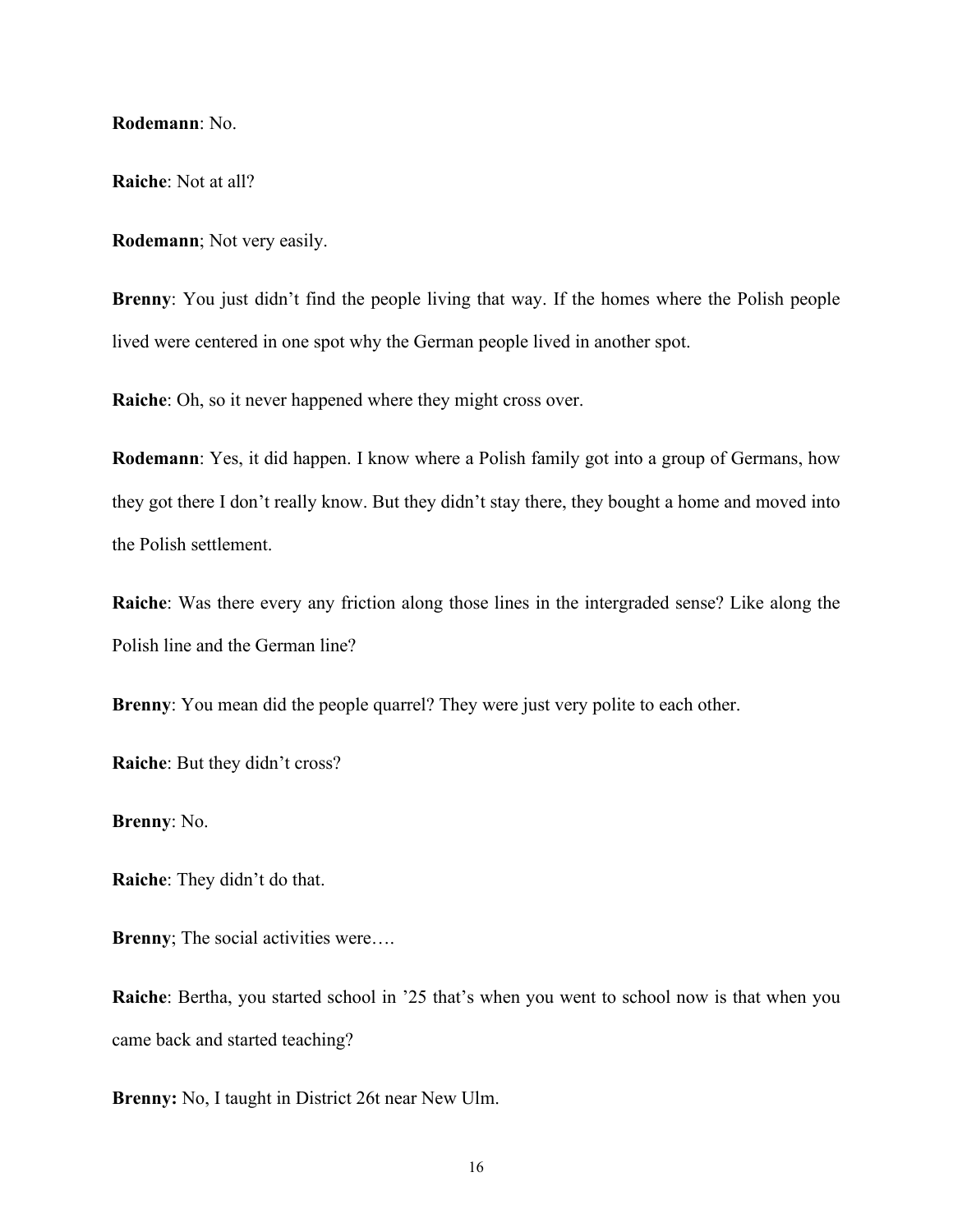**Raiche**: In 25, now that's near Mayew Lake?

**Brenny**: That's where I went to school, but I didn't teach in 25.

**Raiche**: You didn't teach in 25.

**Brenny**: And then I taught in the district three miles from my home, not far from my house.

**Raiche**: Well, that's the one near here.

**Brenny**: That had all the textbooks the state required.

**Raiche**: Today is August 2<sup>nd</sup> and we're with Bertha Brenny again and we're going to continue with the interview we started July 23<sup>rd</sup> and what we've been discussing is Bertha's experiences as a student and as an instructor in the public school. Now we left off….

**Brenny**: When I started to teach. I started in 1925 and taught five years in county school and one year was out near New Ulm and two years out by Mayew Lake and two years in the area that I live today. At that time the enrollment was large, supplies were not very plentiful and we lived in the district. It was a requirement. You had to live in the district. I started out getting a way of \$80 a month, and I taught only eight months, and the fifth year I taught nine months. Then I didn't teach for fourteen years, because there were many teachers who had gotten married. And after the fourteen years there was quite a shortage of teachers so I hired out to District 31, Benton County. That later became District 98 when the districts were renumbered. In this school the enrollment was not very large because there were two schools. Then after the enrollment went on dropping in later years they closed the west school and brought all the pupils to my little building. The supplies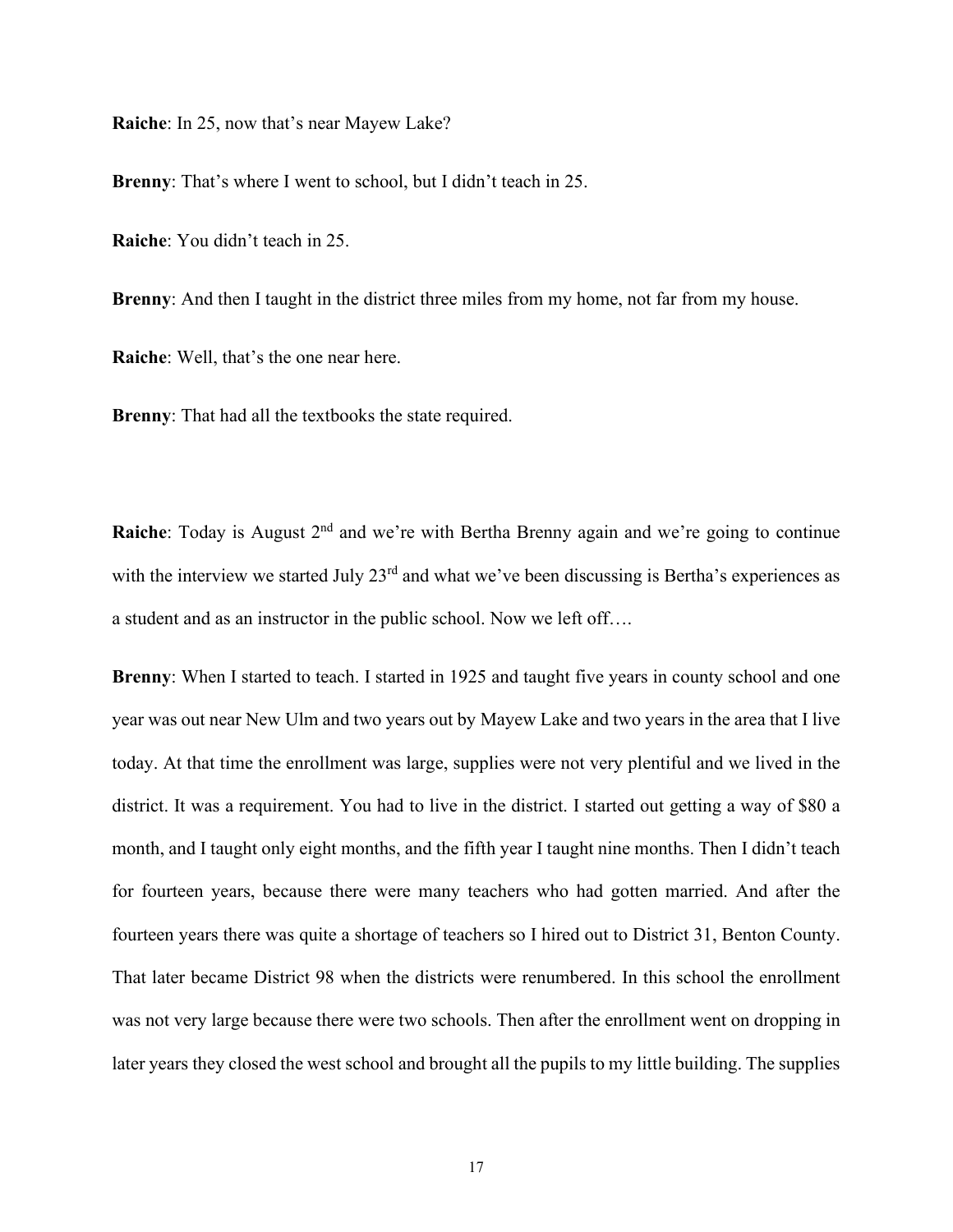were fairly good here. We had all the required basic material and much of the supplementary work. But as the years went on, yes?

**Raiche**: Now, in the first five years that you were there what was it that you didn't have that you would have liked to have had? You know, like textbooks and things like that?

**Brenny**: We didn't have supplementary.

**Raiche**: What did you have? Did you have textbooks?

**Brenny**: We had textbooks and we had maps and dictionaries and blackboards and some library books.

**Raiche**: When you were going to school you said there was a shortage of paper. Now, did each one of these students have their own little notebook?

**Brenny**: They each had their own notebooks, they each had their own pencils and color crayons and they had tablets. They carried lunches to school, we had no hot lunches. Then the second school I taught in had a phonograph which we could use for some activities. Especially with folk dancing and singing and so on. And the third school I taught in had a very large enrollment. This had maps, dictionaries, and encyclopedias. The children each had their own paper, pencils, and some had slates and color crayons.

**Raiche**: Now where was the second school?

**Brenny**: South of Mayew Lake. It was then District 27, and I don't know what it ws when it was renumbered.

**Raiche**: What was a large enrollment?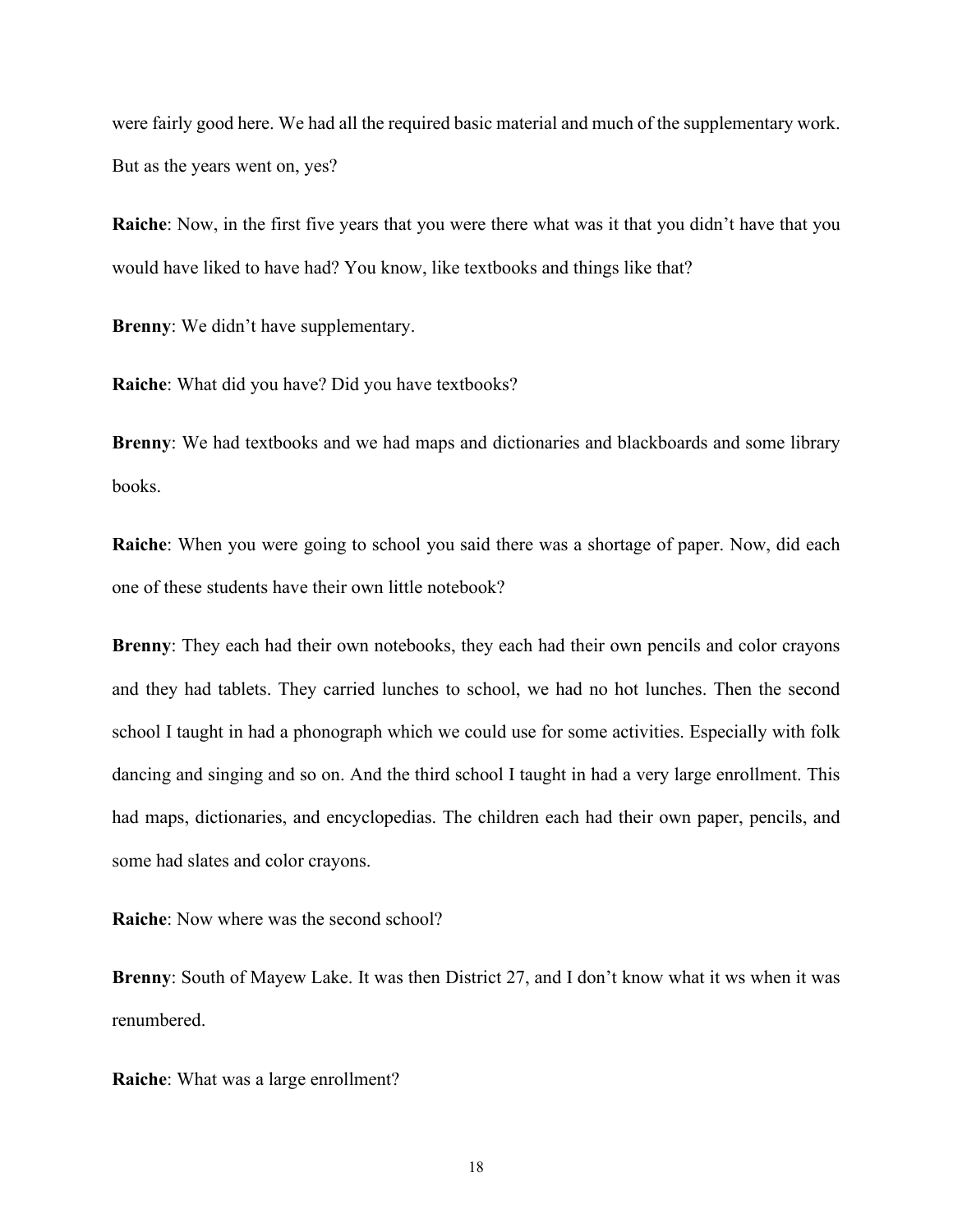**Brenny**: I had 42 in all grades.

**Raiche**: That was for eight grades?

**Brenny**: For all eight grades. In District 37, that was the third school and that's here in Grand Township where I live. And that had an enrollment of about 37 in all eight grades. It had maps and globes and a little bit of drawing paper that the children could use for art activities. But no work books or any supplementary work. And no teachers manuals for the first five years. Then after I started the second time I went to a school three miles from my home. There I didn't have to live in the district. I could live at home and drive back and forth to school and I taught there 23 years. When we first started we only had 12 children in eight grades, but two grades were missing. So actually I only had six grades. And there I had maps, encyclopedias, dictionaries, and drawing paper. The children had their own pencils and color crayons and chalk and all the textbooks that we needed. All that were required. But as I worked in this district the board kept on adding, and we had textbooks, the basic textbooks, and we had all the supplementary texts that we needed. And we had a library book, encyclopedias, dictionaries, maps and a globe.

**Raiche**: Now what were the basic classes that you had?

**Brenny**: When I first taught it was math, grammar, reading, spelling, geography, and history. And then as we went into District 31, that's the second session I taught.

**Raiche**: This would be after the 14 year lay off?

**Brenny**: No, that was before. After the 14 year lap we had math, English, (which included spelling, reading, and language work) social science, which was geography and history, and we had science. Now when I started there I gave the equipment that we had, but as we went along the board gave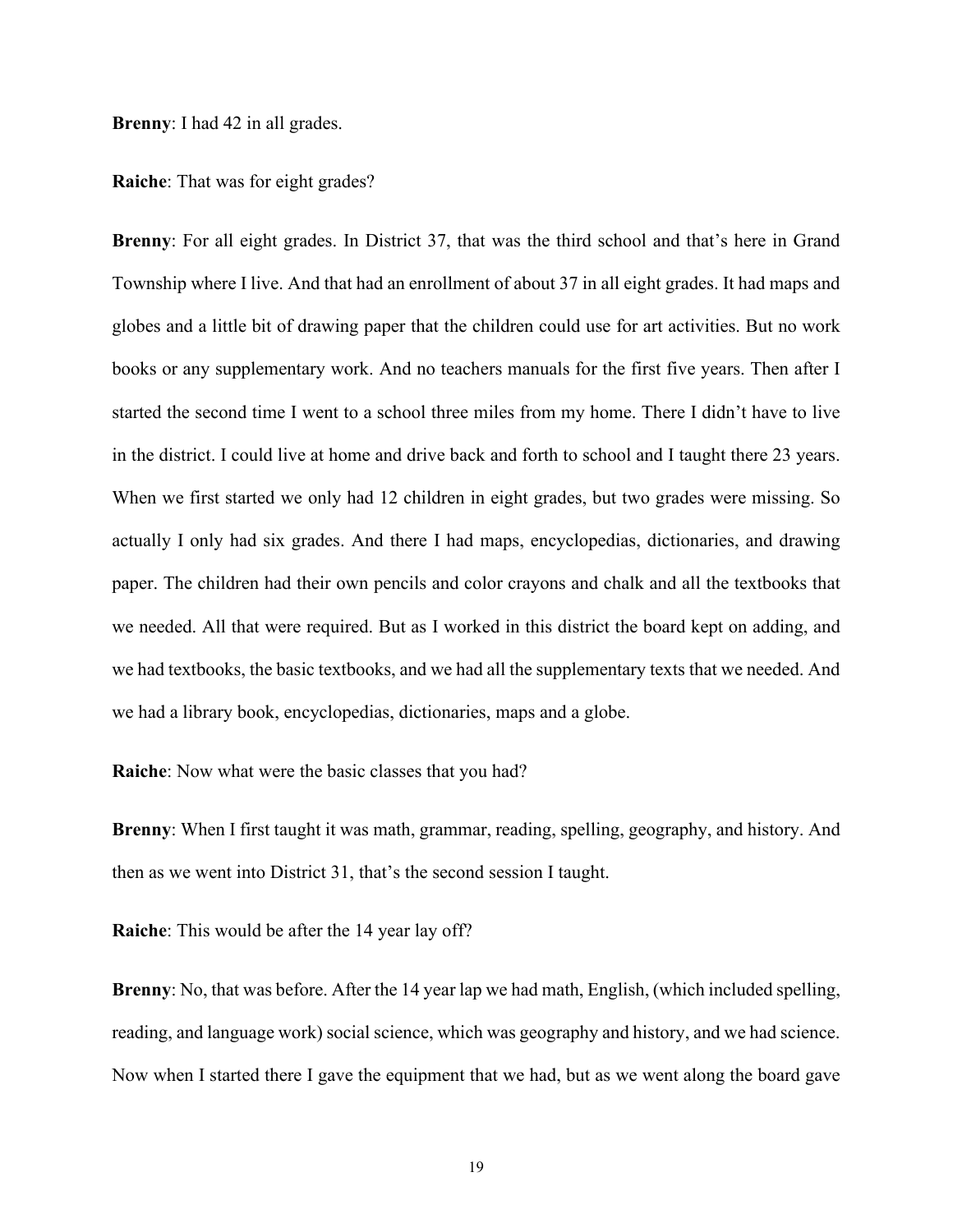us all the necessary work books and things that accompanied the extra assignments that were taught. And we had a library. The library when I left there had about 900 books, many informational books. They weren't all just story books. And we had two sets of encyclopedias. A globe and a blackboard and maps that were up to date. And also when I taught in the first session in that you had to make your own fire, and you had just wood or coal to burn. But as I stayed in this school they changed it to oil heat and then that was controlled by itself. And after I was there about ten years they remodeled the school and put a little corner in the big long hall that all the country schools had. They cut off a corner and made that into a library corner and left room enough for a big refrigerator so that the children could join the milk program, and they got two pints of milk a day.

**Raiche**: What would be the year that you got on the milk program?

**Brenny**: Possible 1955. Let's see, I started in this school in 1944. Between 1955 and 1960. Then they would get two half pints of milk a day. We had the refrigerator in back. And in our county we had a film strip machine and a film strip library at the superintendent's office. And also records. So the district bought a film strip machine and a recorder so I could use both of those and we had many records to help us teach singing, and we also had a music teacher that would come in and help us teach singing, and at the end of the year our area would gather in Sauk Rapids for a big music festival where all the children would go and we'd practice together twice and then we'd go one evening and give this music festival to the parents or anyone who wanted to come and listen to it. Then they bought a recorder, I shared the recorder with another school, though. There were two of them. The last two years I was up there we also had an overhead projector and I had a telephone in my school.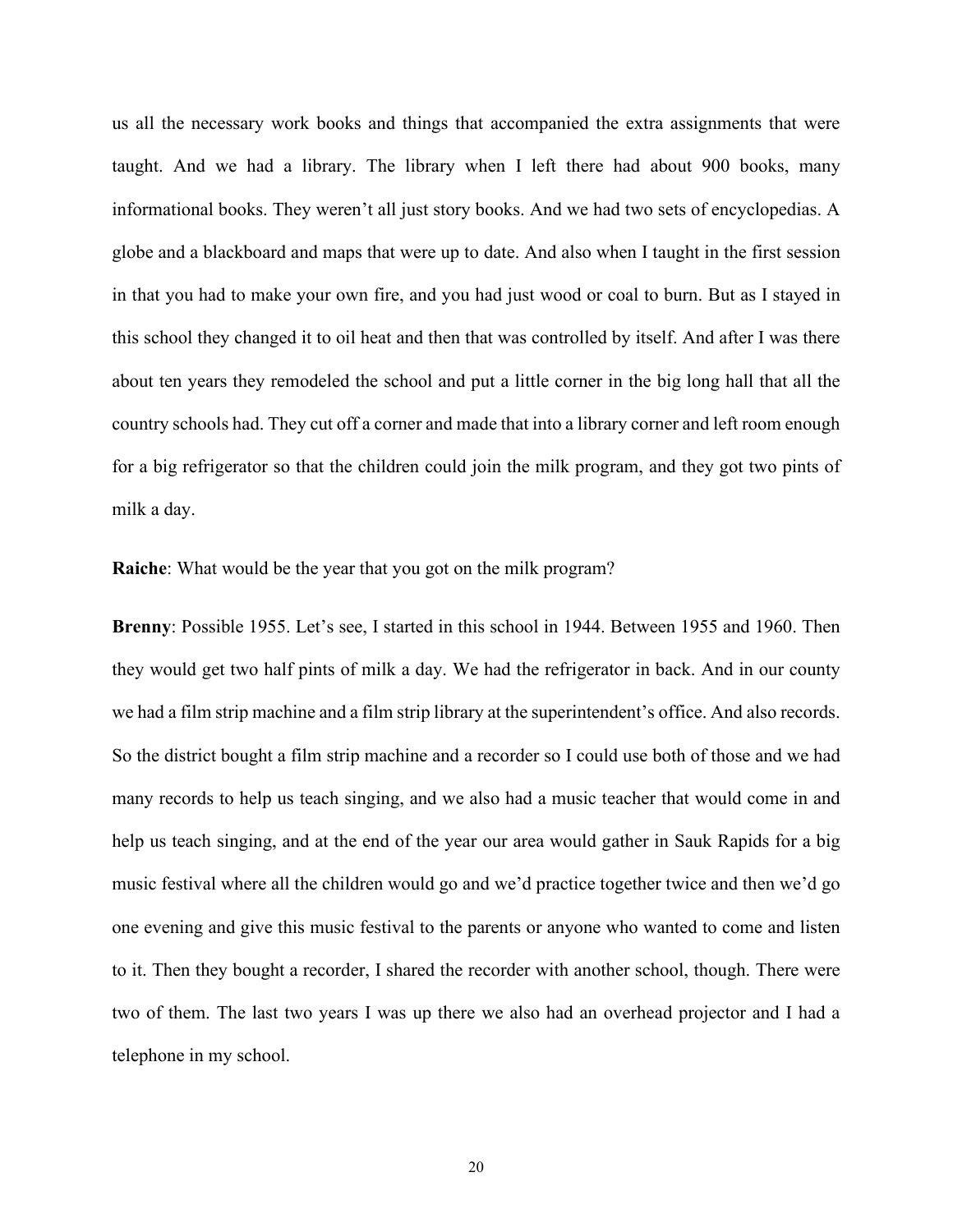**Raiche**: What year was that?

**Brenny**: The telephone? Probably the last ten years I taught there and that would be 1957, '58 wheen I got it.

**Raiche**: Then you were done in about 1968?

**Brenny**: 1967 was when I left this district to go teach in a parochial school.

**Raiche**: Now was that a county school too?

**Brenny**: it was a little town of Teaman-. I taught in the parochial school of Teaman for two years at the village. But all the area people from our parish attended that school and I taught fifth and sixth grade then.

**Raiche**: Just the two grades then?

**Brenny**: Yes, then I taught two years there and then that was closed. Then I went to Pierz and taught only fifth grade which is larger than Teaman. But in district 98 we had anything that would help the children with accompanying activities with their textbooks or supplementaries. They were very plentiful there. We also had a piano from about 1960 to 1966. Then we had to get rid of the piano because the enrollment got so large that we didn't have room for the piano. I'm not sure of the year though. Say about '66 or '67. They took the  $7<sup>th</sup>$  and  $8<sup>th</sup>$  grade and put them in junior high and they didn't stay with us. I only had sixth grade. But the last two years there wasn't room for the sixth grade. So we had only five grades up there with an enrollment of 37. And the sixth grade was sent to Sauk Rapids which was the area school.

**Raiche**: Now was that school off the train?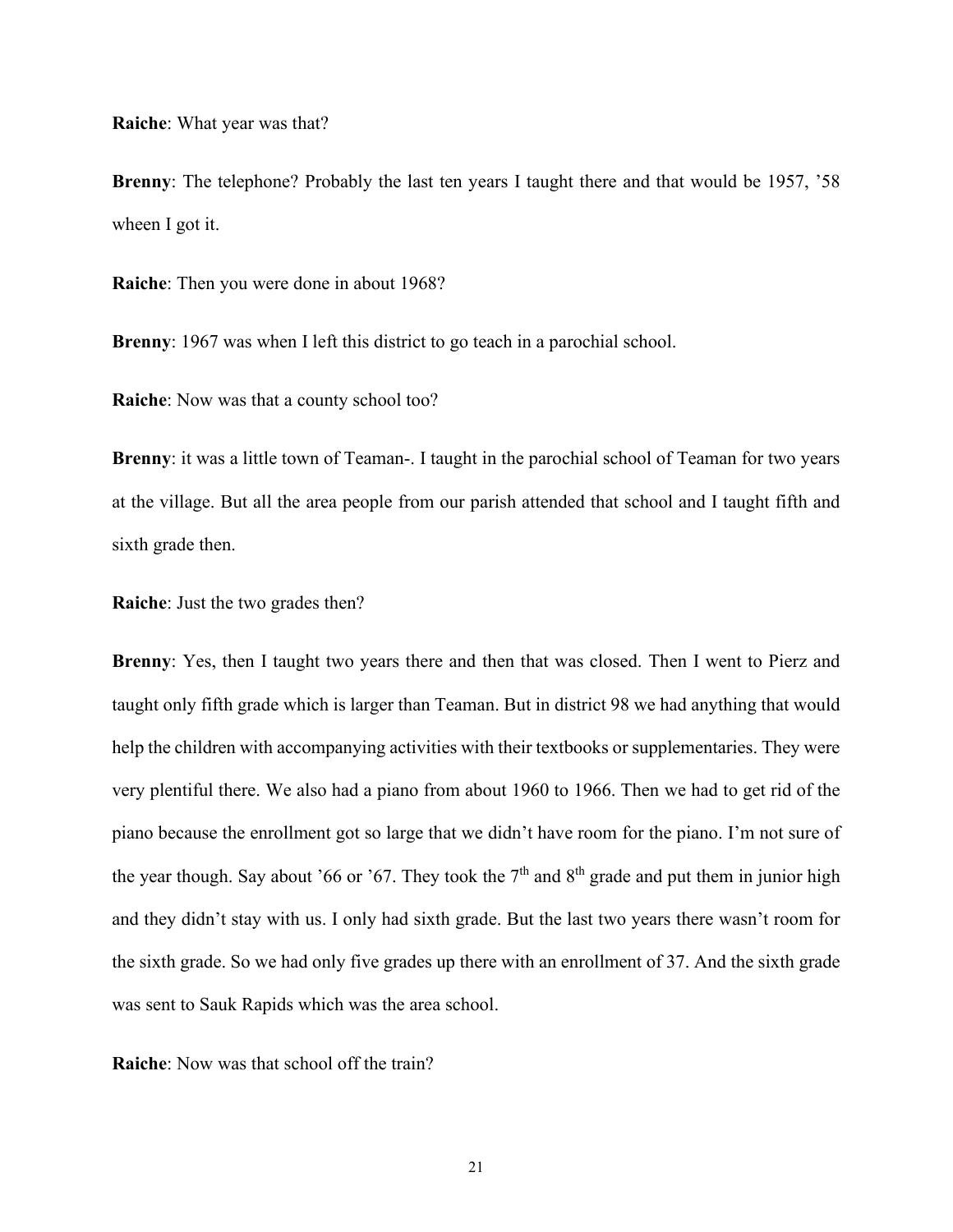**Brenny**: Up north Silver Corner.

**Raiche**: Yeah, right, I've been up there.

**Brenny:** Now we also had fun periods. Like Halloween we'd have a party and the children would do all the planning and we'd have our committees and the children planned so that they would learn socially too. At Valentines we had a big party. At Christmas we had a big party where all the parents would come and Santa would come and the little ones were brought which was a big community affair, and at the end of the school year there was a great big picnic. Everybody in the district was invited whether they had children in the school or not they were invited. We didn't always take part in their joys. If there was a death in the district the children were either allowed to go to the funeral or to sit home and babysit so the parents could go.

**Raiche**: Ok, now you started in 1925 and then you quit in 1930.

**Brenny:** Because I got married and married people couldn't get jobs at that time. You see, you lived in the district and they just didn't believe in having a married woman as a teacher. Though there were plenty of teachers, there was a surplus of teachers at that time.

**Raiche**: What was the reason that they didn't want….

**Brenny**: I don't want to tell that.

**Raiche**: Alright. So then it was 14 years again.

**Brenny**: It was 1944.

**Raiche**: What allowed for the shortage?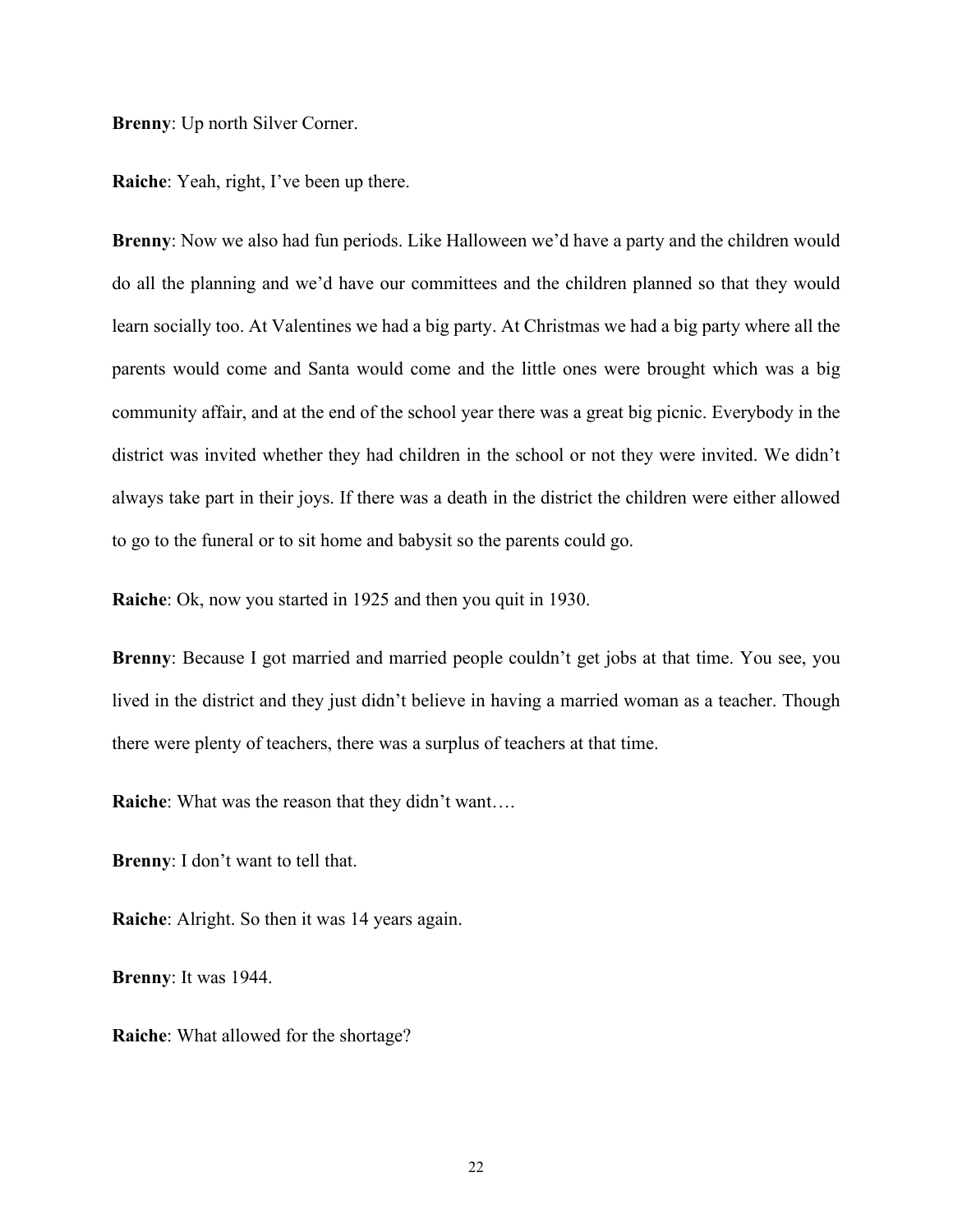**Brenny**: It could have been….I really don't know. But there was a shortage of teachers and different board members came to visit me. Early in the morning, at noon, during the afternoon they kept on saying that they wanted to hire me. It was board members from different districts. And the board members from where I hired out came and said they were not going home until I signed the contract. And I signed the contract to get rid of them and went back to teaching.

**Raiche**: Now was there anybody after you in that in between period that 14 years, or did it just happen like in 1944 they all....

**Brenny**: Just in 1944, yes. They had to have teachers before that. I wasn't approached by anyone to come back.

**Raiche**: I was wondering, did you, you said you had social studies class and everything in '44. Did you bring the war, you know, and things like that into your classes?

**Brenny**: You mean any local news that was happening at the time? Yes. All current things. The wars I don't remember as much what was brought in as the moon flights. Where there was the first moon flight we had a radio there to listen to any broadcast that was given. We also looked at the different layers of the atmosphere and how much they measured. Then we looked at keeping this thing up in the sky, a little model space ship. But we followed that and when Mr. Kennedy was assassinated we didn't have the radio on, but having the telephone in the classroom we immediately knew before he died even that he'd been shot. And we did have a little weekly reader that we got with all the local news. I don't know if you're acquainted with the weekly reader that was used in Benton County by the majority of schools. And that brought all the current news that was going on at the time. And you could get it for the first through eighth grades.

**Raiche**: When did you start using that?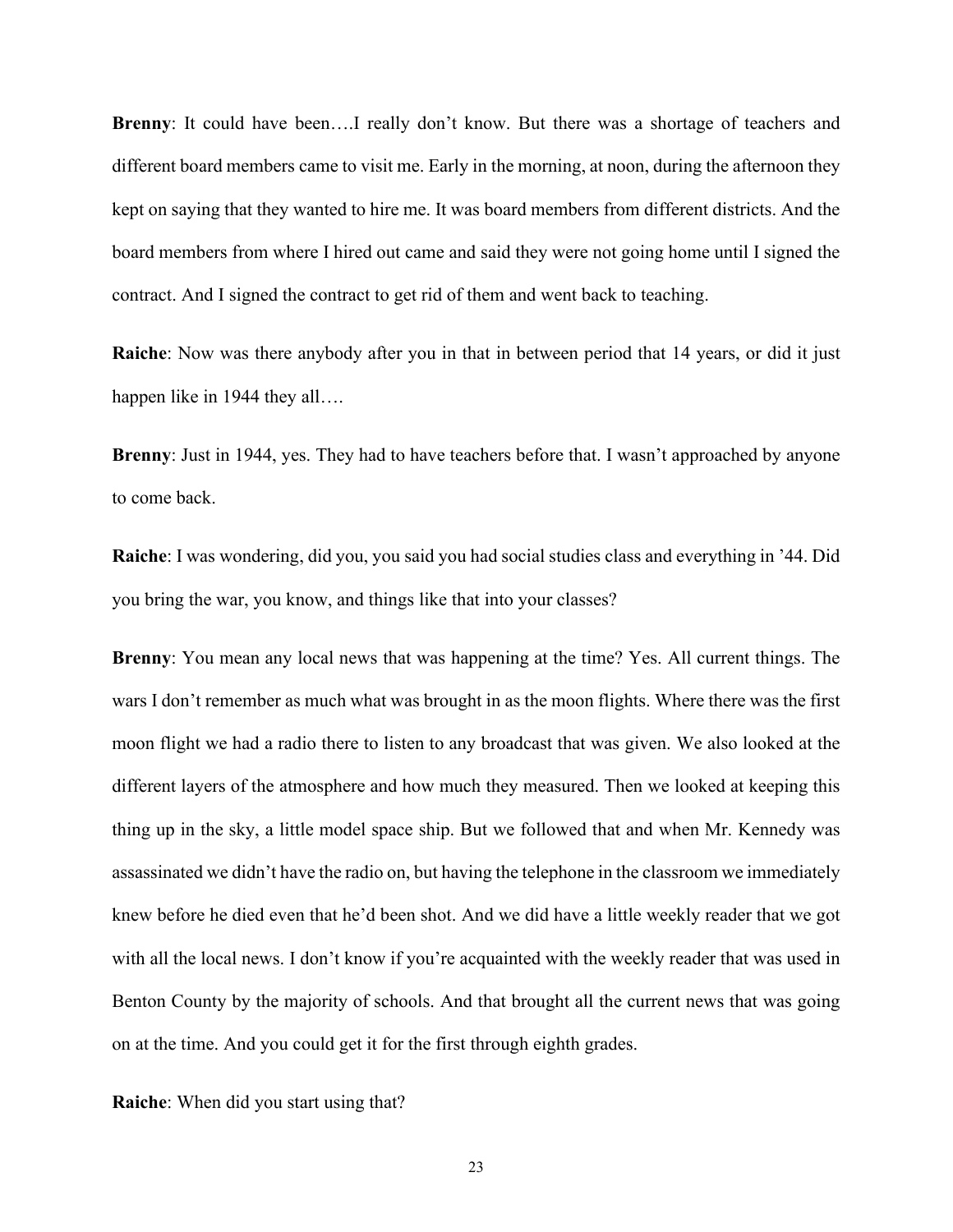**Brenny**: The current events? Possibly around 1956—57. And the children would bring in clippings of anything that they wished to make for the bulletin board. Now, for our science, the first week of school usually all of us went on a field trip and we would tramp around in the woods and pastures around the school house and collect weeds and leaves and any insects we could find and stones and things. We'd come back to the school house in time so we could press our weeds and leaves and put them away so they wouldn't spoil for us and then we would classify them and things, and our rocks we'd classify and name. And then we did have a Benton County Fair that we could enter some of these things in and we would enter them. Collecting insects I think was the most interesting because many of our students would go home and start collecting. And pretty soon their little brothers and sisters would go during the daytime and collect insects for them. Then they would bring them in. they would find cocoons and bring them to school and we would bring them in and in the spring we would watch them hatch. We had cachucha, we had monarchs hatch, I don't remember if we had any others but it was quite interesting. About the time they were going to hatch some youngster would sit and watch and the minute they saw them start hatching they'd give that signal and we'd all watch which I think was quite interesting. We had many scrapbooks and charts along. Especially in Minnesota History, in that we collected so much news for that scrapbook. The sixth grade was taught Minnesota History and it would always make a scrapbook each year. Collecting current news, as much of it as they could. Then another thing, in the fifth grade we taught U.S. geography. And one of the first things was to make a map of the community, and I think making maps is good for the children because it teaches them. It must be accurate, it must have a scale, it can't be drawn as big as it actually is. You learn to know where people live and you learn to know that these people who make maps for books have quite a job.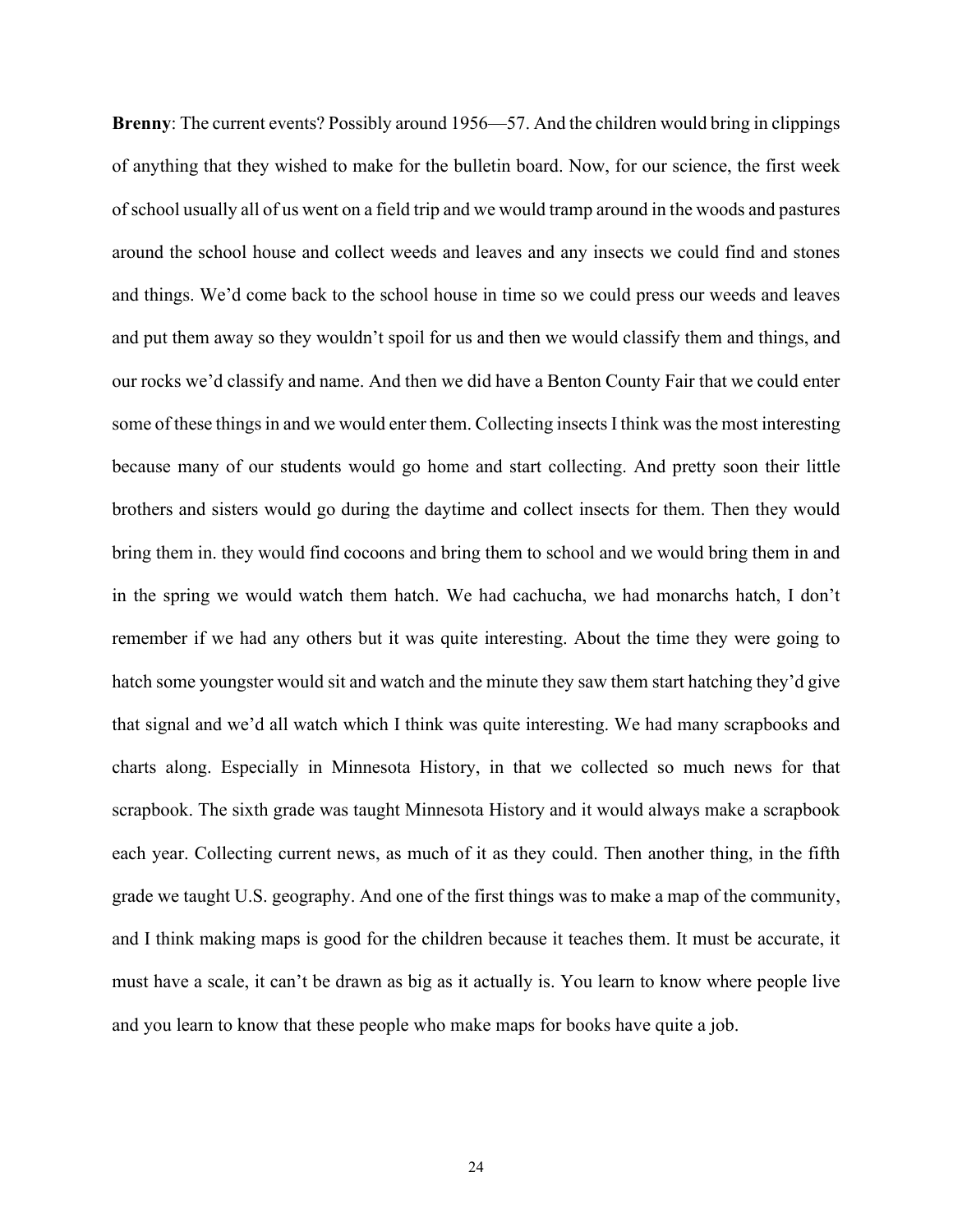**Raiche**: Now I've got a couple of questions. Now you were talking about the collections that you had, did you have a lot of, you know, in the science class were you, oh, I don't know, a lot of different….

#### **Brenny**: Equipment?

**Raiche**: Yes, things that were made available to you.

**Brenny**: Yes, we had also some in our own library in Foley at the County Court House which we could borrow for two weeks at a time. We had the filmstrips and it could be sent through the mail, though we didn't very often send it through the mail, there were a number of us and we would group together and somebody would take it. Then we also had one year teachers that just went from place to place to teach science. And on certain days he would come to your school and teach science and he had much equipment. But we had many models, we had a model of the sky in Foley that we could borrow during the time that we were teaching about the sky. They had all of the organs of the body, too. And there would sometimes be a big one and those that you could take apart.

**Raiche**: Yes. How many schools do you know that were in this? In other words, centered around this thing that you could check them out?

**Brenny**: All the county schools in Benton County and Foley and Sauk Rapids independent schools could. Because each one of us contributed money to this. The county school contributed \$15 a year, but the two independent schools contributed double. And then they could draw too. They had some of their own material but they could draw from this material too. And they had many charts that you could draw for science, for especially science, some for social studies.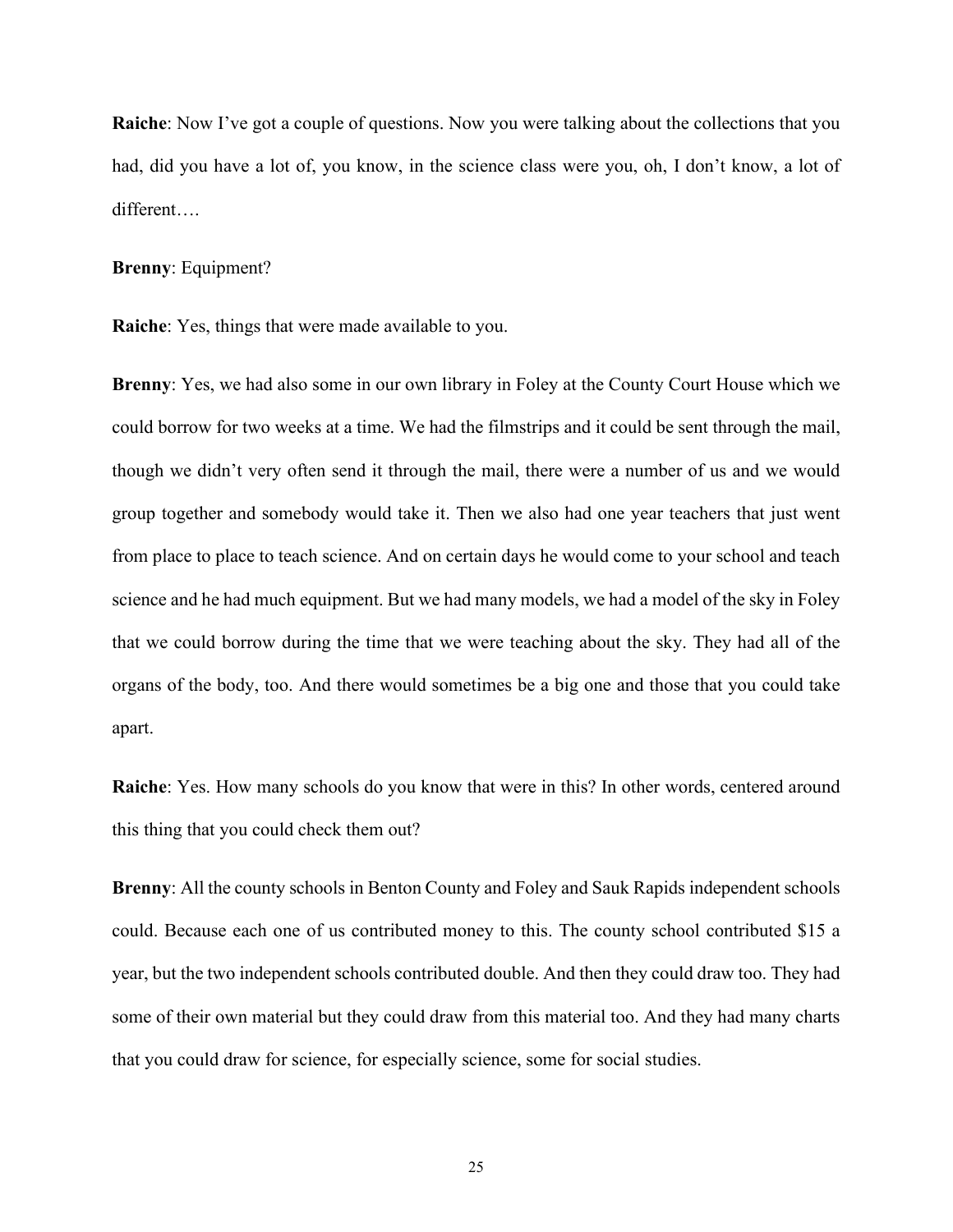**Raiche**: Did you ever find that there was a shortage? I man like would you remember a number? As in a shortage? Like if you wanted it, could you get it?

**Brenny**: Filmstrips? Not very often that we couldn't get it. Because we had more than one filmstrip after they learned which were needed most and asked for most. Then we got two or three sets and we didn't have to wait very often. But you could plan your work and put your application in such and such a week I would like this film if there was a shortage. See, I worked on this board before that. Filmstrips library in Foley. Also on the music board.

**Raiche**: You got a special music teacher too that went….

**Brenny**: We had a special music teacher that went around and taught music. And then they did this to the parochial schools in Benton County. And we also had a county nurse that would come around in the fall of the year and we would bring the audiometer out and certain weeks we were all assigned the audiometer through that we had to use within that week. And we would chick eyes and ears.

**Raiche**: You mean you did that yourself?

**Brenny**: I did that myself. We planned for the day by planning all written work for the children. I was lucky enough to have this little room where we could sit and do this. Then any child that I found had vision problems or hearing problems the nurse made a call at the school and she took and rechecked them and if they needed to see a doctor then she sent a form home advising them to take this child to the doctor to see what their problems were.

**Raiche**: Ok. Now you talked before about the current issue scrapbook.

**Brenny**: Yes.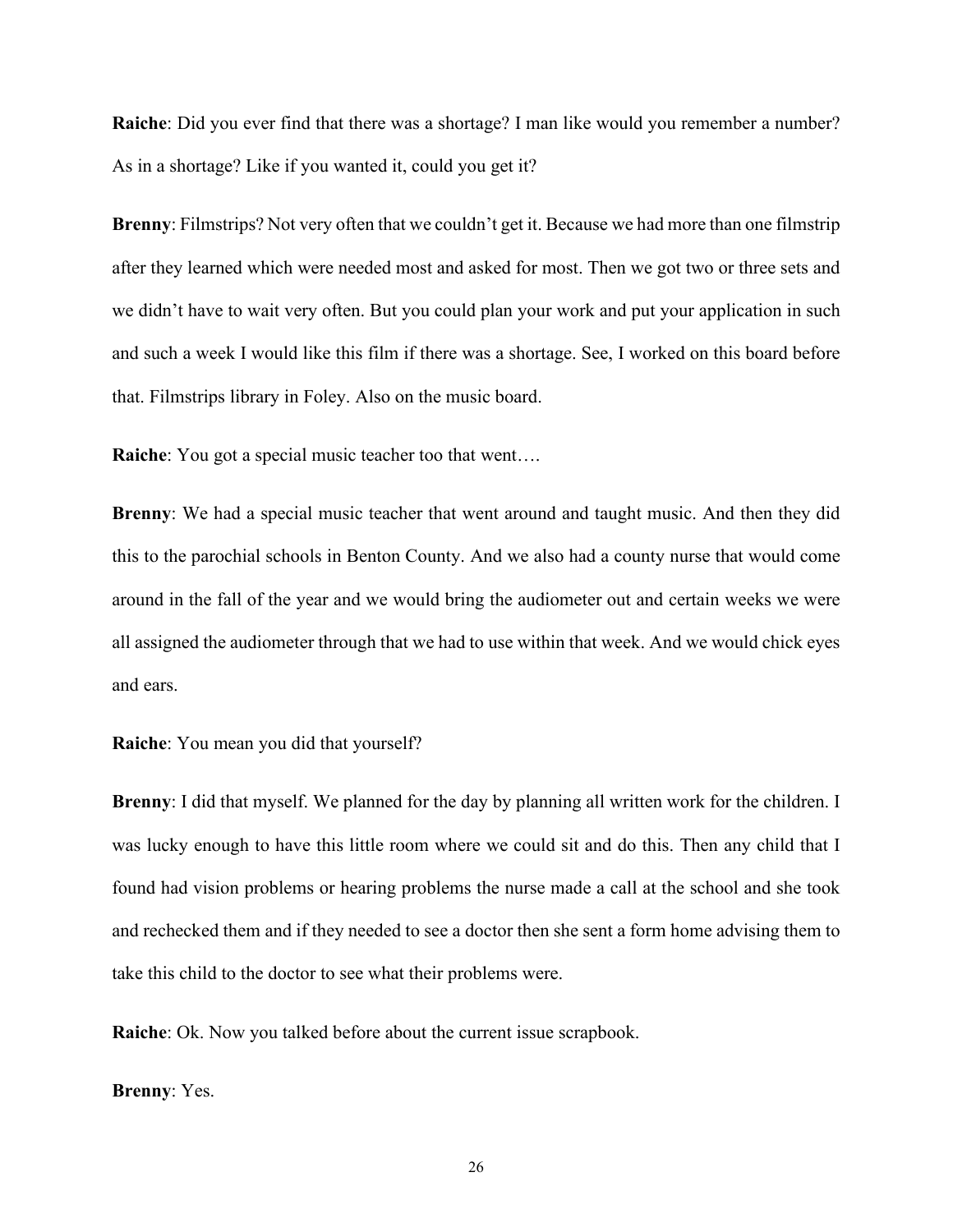**Raiche**: With your sixth grade?

**Brenny**: Yes.

**Raiche**: When did you start that, can you remember?

**Brenny**: I left, I went to college in 1955 that's when I graduated. I went there in '52, '53 and '55. And that's where I got many of these scrapbook ideas. Because I was required to and then I just carried it over from my school so I would say about 1955.

**Raiche**: Ok now, remember any of the current issues that the children would collect? Was there anything that really impressed them that you can recall? Like before you mentioned that they really got excited about the president's assassination and his getting shot and things like this. But like when you first started in 195….

**Brenny**: No, not at first they didn't get excited over it. But as it grew and the parents became interested, this was a very good district to teach in because the parents co-operated so well. The school board was an excellent board and I would say that in about 1950 perhaps a little bit earlier our school board had a work shop once a year just like the teachers do. Only the teachers had it two days and the school board had it only one. And they were made acquainted with all the requirements for a school. But I don't know about your city schools but in the county unless you met those requirements your state aid was cut. To get state aid you had to meet certain requirements. When I first taught in any county school, we only had one door to a building and about oh, I would say 1952 or '53 the state required that they put two doors in. Because in case of fire you would be trapped by one door. Then in about 1960 we were required to put in fire extinguishers. And we had to have fire drills just like your other schools. And we'd have our fire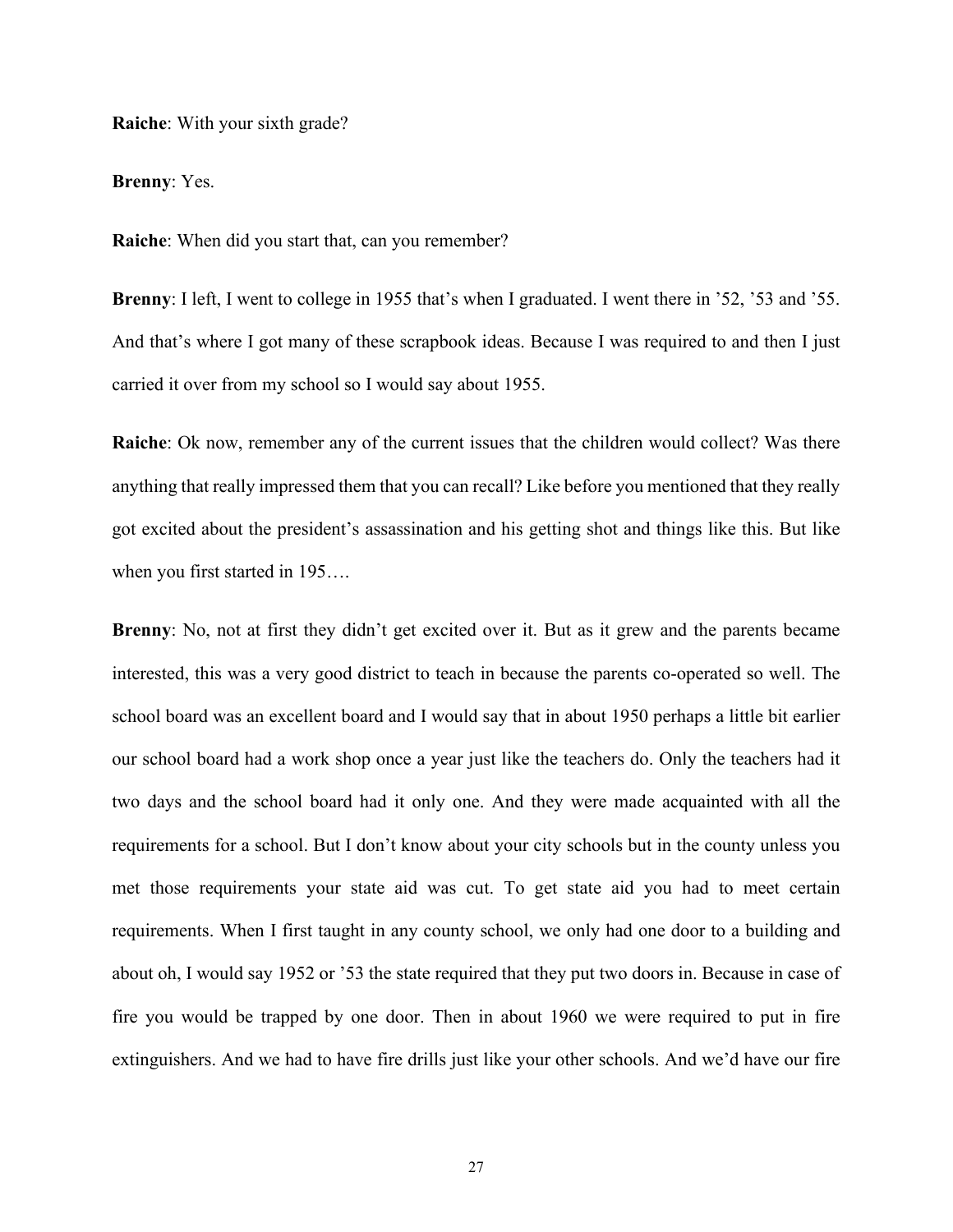drill to see how fast we could get out. We were very fortunate we never had to clear the building, we never had a fire.

**Raiche**: Well now, there is a point. You know the last time we recorded you talked about how a student could be at a different, he could work at his own speed. I mean he could work along with the group. But if he was slow in math he could be in second grade math and say, fourth grade reading.

#### **Brenny**: Yes.

**Raiche**: Now, it was more for the county schools like that. Now they just tried to bring the student up to the point where he could take his exams and get into high school.

**Brenny**: In the first five years when I taught in the county school you had to take what you call state boards and unless you passed four out of those five you couldn't graduate and go into high school. But in my first four years from '25 to '30 not many county people went to high school. Really we were one of the very few that went to high school. From Mayew Lake we were probably the only ones going to high school and then when I started in 1944 in district 31 there was I think only one family that sent their's to high school, maybe two. As we got further, you see there was a requirement that the child would go to school until he was 16. And they would be out of the eighth grade and just stay home. Then we would report this to the superintendent. Anybody could, the teacher could, the parents could if they wished, although nobody did, or the school board could. But it was always left up to the teacher, and we got them interested in high school in this district and everybody went to high school. There was no one who didn't. We didn't have any dropouts.

**Raiche**: In '25 through '30 did you have a lot of kids who would just maybe go just two or three years just to maybe get the reading and the writing and that was all they were….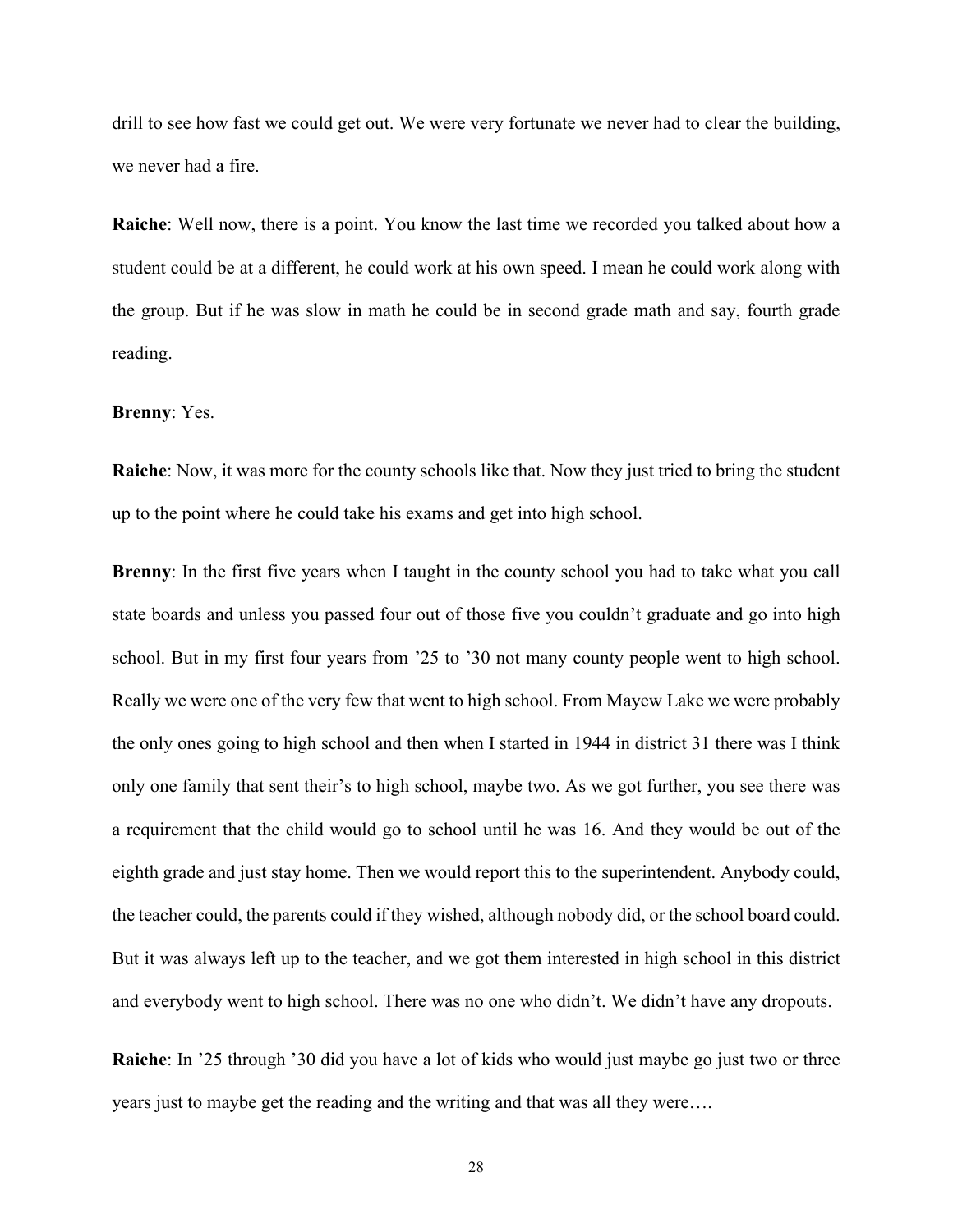**Brenny**: In that first '25 to '30 in the county school, the school term was 8 months. But I did teach in one school district, 27, where they had nine months. But the requirement was that a child attend school 40 days and then they could draw aid. And in 40 days you can't learn very much.

**Raiche**: Who can draw aid?

**Brenny**: The school district.

**Raiche**: So you mean if the kid….

**Brenny**: Between 1930 and 1944 this law was changed. You had to attend….

**Raiche**: Now here, wait! Now what I was after, after that first five year period the student I mean if the teacher wanted to do it or command it the students could go like 40 days which would be like 8 five week periods. Then they could shut it off after that. And they would still get their aid.

**Brenny**: No, you'd find very few people only sent their five weeks. The majority of them went the full year. Most of the parents sent….

**Raiche**: But it really wouldn't be to the parents' advantage. I mean to send them only 40 days it would be more to the teachers because….

**Brenny**: Oh, yes it was. They would keep these people home that were in  $7<sup>th</sup>$  and  $8<sup>th</sup>$  grade and have them help them with work on the farm.

**Raiche:** Yes, I can see that, but what I was, the point of....

**Brenny**: It would be more of an advantage to the teacher by all means.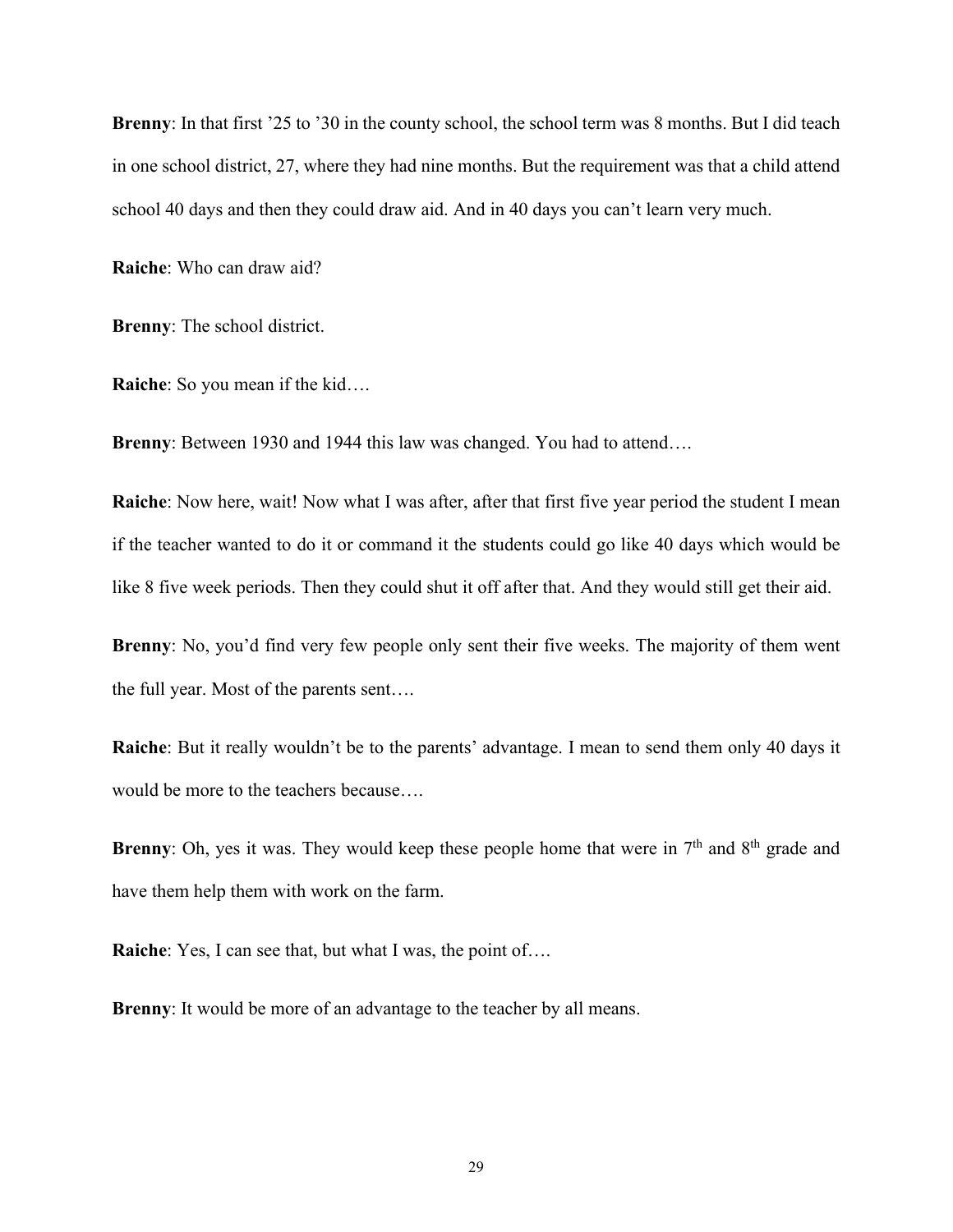**Raiche**: Because she could have a very small class or no class at all and she'd be getting the aid because the children were there for 40 days.

**Brenny**: She'd get her wages just the same.

**Raiche**: For the entire 8 months if they'd only been there for 8 weeks.

**Brenny**: Yes. But it would only be  $7<sup>th</sup>$  and  $8<sup>th</sup>$  graders that would do this. And there were very few of those that you know. But there were some.

**Raiche**: Stayed at home for work?

**Brenny**: Yes. And sometimes we were happy that some of those stayed home. Because you see, by the time that they got in  $8<sup>th</sup>$  grade, and by going only 40 days many of them got to be 14, 15 years old. Even had one that was almost 17 years old. When I started up here in 37 I had….

**Raiche**: That's district 37?

**Brenny**: I had Ted Patrick from Patrick filing. He decided he was going to graduate from the 8<sup>th</sup> grade and he was 16 when school started. And he came and he attended school every day until those state boards came. And he took them and that was the last day he was there. But he did pass. He did graduate, it was worth that to him and he has become quite successful in his business. Except that he's paralyzed now.

**Raiche**: Well, then you kind of you almost eliminated the idea of grades altogether?

**Brenny:** The children thought it was great they were in grades. Another thing that you could do, you could have one of the older ones help one of the younger ones or you take division for example when you teach long division to your fifth grade, if the first through fourth graders were through,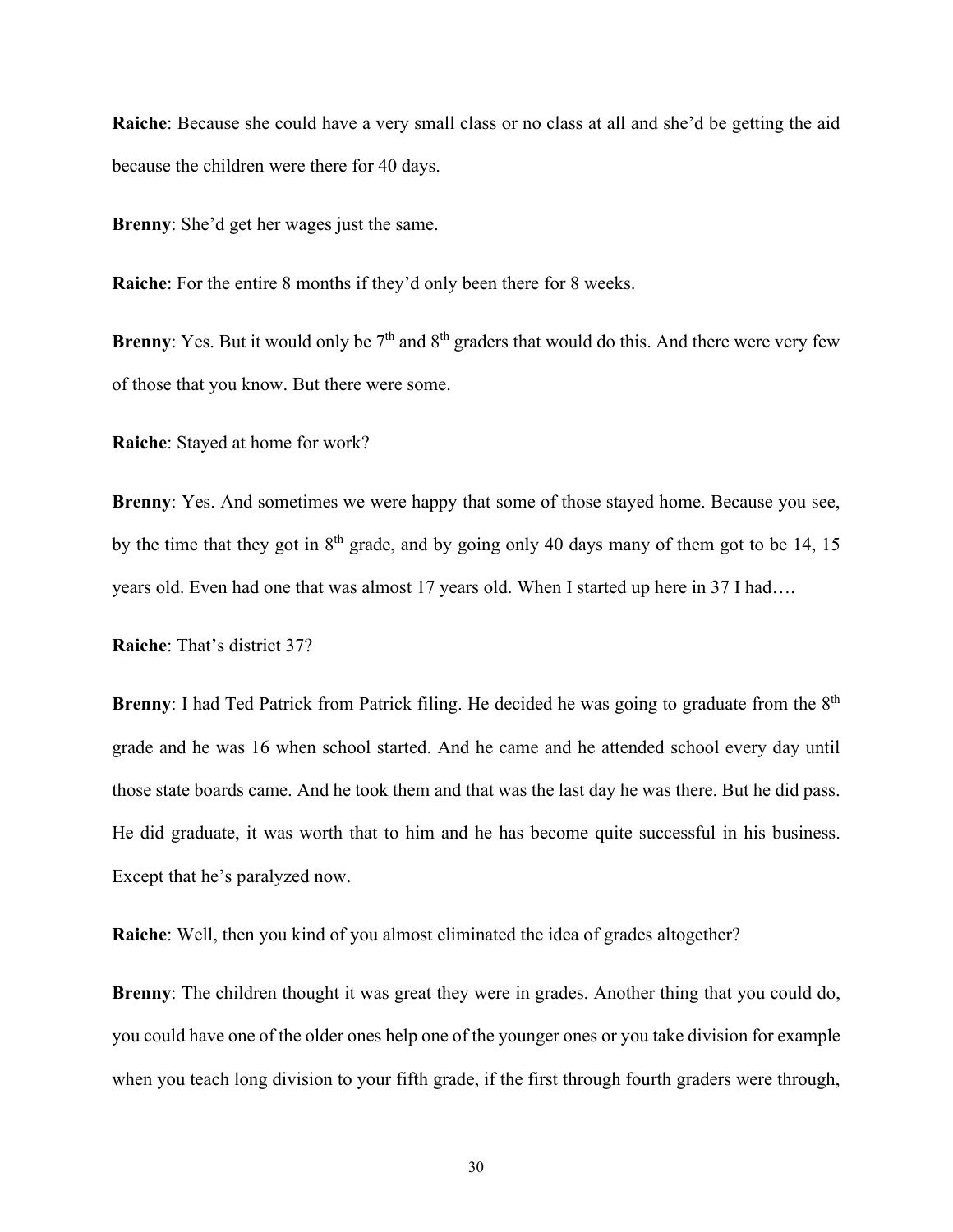they could sit there and watch because when you presented it you used the blackboards and many times your fourth graders could work it almost quicker than the fifth grade because the pressure wasn't there. They learned it on their own. Also your phonetics. At the end of the first year a lady asked me, she said since when do you teach vowel sounds in the first grade? I said I didn't. She said, Oh yes, my daughter knows all the vowel sounds. And she had learned them by listening to the other grades. So there is an advantage there, they can listen from grade to grade. But the bad part was that the child who really need help didn't have that time. It was always the more intelligent child that would get this.

**Raiche**: What I was after before, you know you said they could go there 40 days, well now what did you do with the student who went to the first grade, second grade, third grade, just 40 days.

**Brenny**: The first, second, third and fourth grade I never found any of that just went 40 days, it was only in the seventh and eighth grades.

**Raiche**: Ok, let's say….

**Brenny**: Except in the spring sometimes you'd have parents send their children the last 40 days or 45 days of school with the idea that the child would get acquainted with school.

#### **Raiche**: Oh yes.

**Brenny**: And then you would teach them reading and a little math and that was it. And sometimes we were fortunate to teach a child to read quite well. Depending upon the child's ability.

**Raiche**: But didn't you find, you know you talked about one student who was 16 wouldn't that happen quite regularly, you would have a student who like in the  $7<sup>th</sup>$  grade came back and only